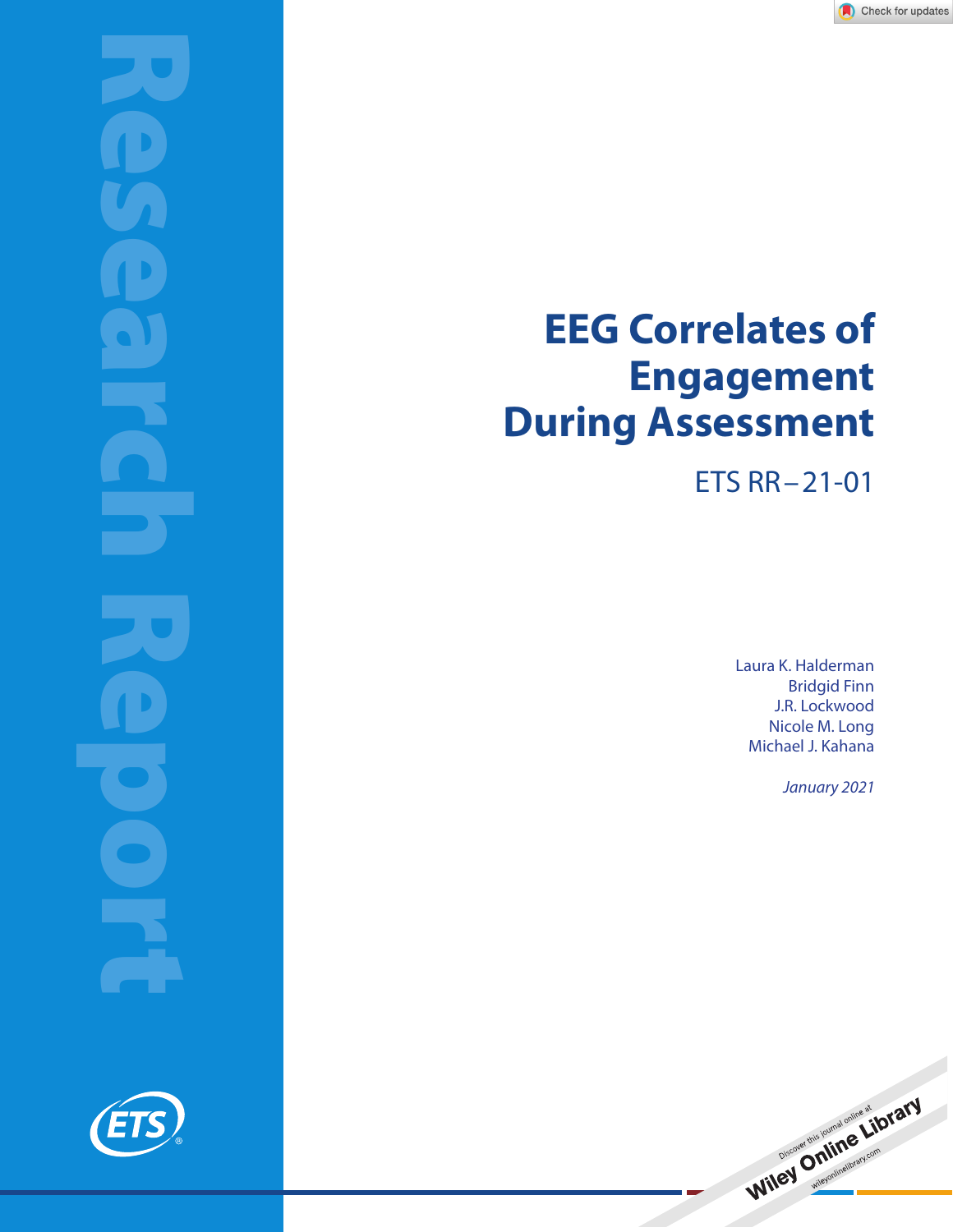# **ETS Research Report Series**

#### **EIGNOR EXECUTIVE EDITOR**

John Mazzeo *Distinguished Presidential Appointee*

# **ASSOCIATE EDITORS**

Beata Beigman Klebanov *Senior Research Scientist* Heather Buzick *Senior Research Scientist* Tim Davey *Research Director* John Davis

*Research Scientist* Marna Golub-Smith

*Principal Psychometrician*

Priya Kannan *Managing Research Scientist*

Sooyeon Kim *Principal Psychometrician* Anastassia Loukina *Senior Research Scientist*

Gautam Puhan *Psychometrics Director*

Jonathan Schmidgall *Research Scientist*

Jesse Sparks *Research Scientist*

Michael Walker *Distinguished Presidential Appointee*

Klaus Zechner *Senior Research Scientist*

Rebecca Zwick *Distinguished Presidential Appointee*

#### **PRODUCTION EDITORS**

Kim Fryer *Manager, Editing Services*

Ayleen Gontz *Senior Editor*

Since its 1947 founding, ETS has conducted and disseminated scientific research to support its products and services, and to advance the measurement and education fields. In keeping with these goals, ETS is committed to making its research freely available to the professional community and to the general public. Published accounts of ETS research, including papers in the ETS Research Report series, undergo a formal peer-review process by ETS staff to ensure that they meet established scientific and professional standards. All such ETS-conducted peer reviews are in addition to any reviews that outside organizations may provide as part of their own publication processes. Peer review notwithstanding, the positions expressed in the ETS Research Report series and other published accounts of ETS research are those of the authors and not necessarily those of the Officers and Trustees of Educational Testing Service.

The Daniel Eignor Editorship is named in honor of Dr. Daniel R. Eignor, who from 2001 until 2011 served the Research and Development division as Editor for the ETS Research Report series. The Eignor Editorship has been created to recognize the pivotal leadership role that Dr. Eignor played in the research publication process at ETS.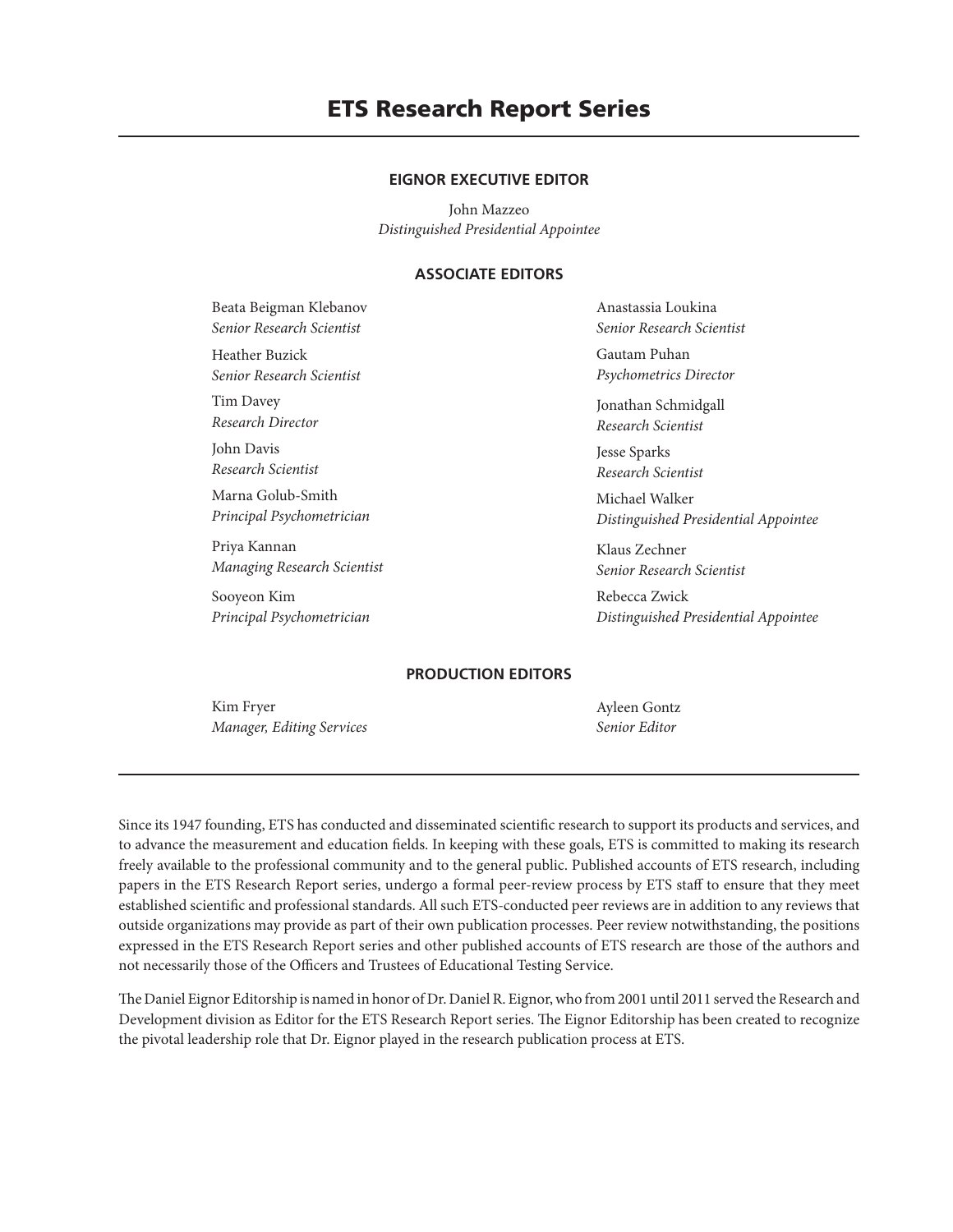#### RESEARCH REPORT

# **EEG Correlates of Engagement During Assessment**

Laura K. Halderman<sup>1</sup>, Bridgid Finn<sup>1</sup>, J.R. Lockwood<sup>1</sup>, Nicole M. Long<sup>2</sup>, & Michael J. Kahana<sup>2</sup>

1 Educational Testing Service, Princeton, NJ 2 University of Pennsylvania, Philadelphia, PA

In educational assessment, low engagement is problematic when tests are low stakes for students but have significant consequences for teachers or schools. In the current study, we sought to establish the electroencephalographic (EEG) correlates of engagement and to distinguish engagement from mental effort. Forty university students participated in a simulated *GRE*® General Test session while scalp EEG was recorded from 128 channels. Participants completed two verbal and two quantitative GRE test blocks for a total of 40 items each, and after each item, rated either their engagement or mental effort on a scale of 1–6. We computed power for seven frequency bands (delta, theta, alpha, beta, and low, medium, and high gamma) across six regions of interest: left hemisphere (LH) and right hemisphere (RH) frontal, temporal, and parietal. Preliminary results suggested that gamma power (30–150 hertz [Hz]) indexed differences between high- and low-engagement ratings. This pattern was similar but weaker for mental effort. A cumulative logit model with cross-classified random effects determined that high gamma (90-150 Hz) over the LH temporal cortex predicted engagement ratings, while controlling for reaction time and accuracy. However, for effort ratings, reaction time was the sole significant predictor. These results suggest that high gamma may be a correlate of engagement during complex cognitive tasks, but not a correlate of effort. The findings are a promising step toward the goal of objectively measuring engagement during assessment tasks.

**Keywords** EEG; engagement; effort; *GRE*® General Test; assessment

doi:10.1002/ets2.12312

## **Background**

#### **Student Engagement During Assessment**

The impact of student motivation and engagement on academic outcomes has been clear to educational stakeholders for decades (e.g., Meece et al., 1988). Engagement, a component of motivation (Skinner & Pitzer, 2012), is a multidimensional construct with various characterizations in the achievement motivation literature (Christenson et al., 2012). Engagement can reference a student's academic engagement over an entire school year or engagement on a particular academic task. The focus of the current manuscript is on the narrower construct of task engagement, in which engagement is exemplified as a person's active involvement in a task or activity (Reeve et al., 2004), in this case a structured educational assessment activity. Our primary goal was to establish preliminary evidence that real-time measures of neural activity measured through electroencephalography (EEG) could provide a valid indicator of engagement in an assessment context. A secondary objective was to determine whether engagement during an assessment could be differentiated from mental effort. Scalp EEG was measured as students took a practice, adaptive version of the *GRE*® General Test. The investigation moved beyond the current behavioral methods typically used to index student motivation and engagement, such as posttest selfreports and item- and test-level response times, with the aim of identifying online, neural correlates of engagement during test taking.

Assessment-related activities are a large part of teaching and learning; however, there is not extensive research measuring students' engagement as they take an assessment (Nichols & Dawson, 2012). Notwithstanding the lack of research on this topic, there are critical reasons that more extensive understanding of student engagement during assessment is needed. Consider when an assessment involves low stakes for the student but significant consequences for a teacher or schools. Low engagement during the assessment results in scores that underestimate the student's actual abilities, which jeopardizes test validity and can leave academic institutions drawing questionable conclusions about the efficacy of their

*Corresponding author:* L. K. Halderman, E-mail: lhalderman@ets.org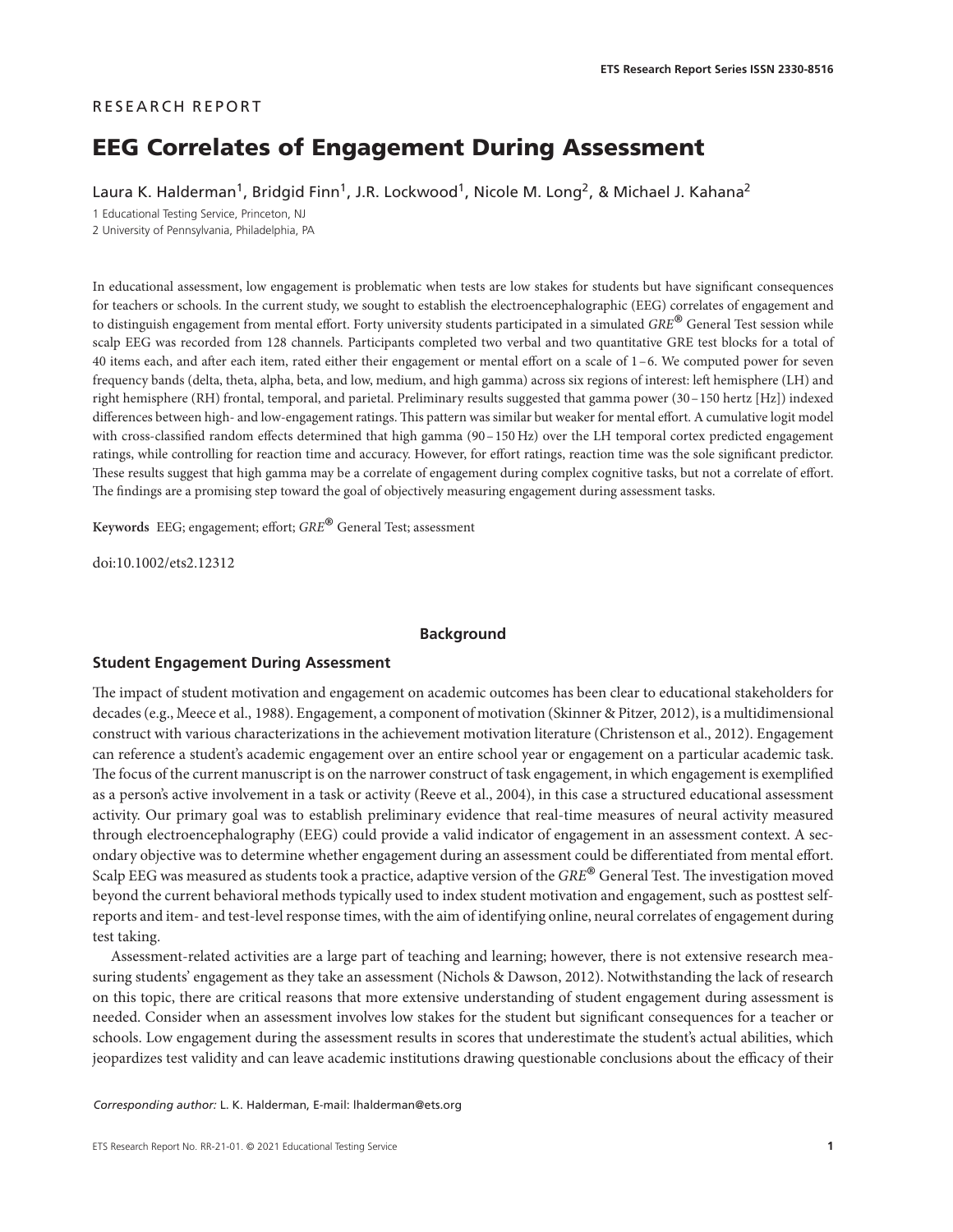programs and teaching staff. Measuring engagement during a testing session may help identify students who are not engaged during the assessment and improve the overall validity of assessment data.

To date, the two most commonly used indicators of test-taking motivation and engagement are self-report measures and test-timing data (Sundre & Moore, 2002; Wise et al., 2006; Wise & DeMars, 2005). In general, self-report instruments ask students to indicate their self-perceived level of motivation and engagement for the test specifically and their academic motivation more generally and are often administered after the test is completed. Test-timing data include the response time to complete a question or time to finish a test, with atypically low values potentially indicating lower student engagement, effort, and motivation. These indirect measures of engagement and motivation could be used to filter scores at the student or item level to improve the validity of the reported scores.

There are several limitations to using such indirect indicators to make inferences about motivation and engagement. For example, while global self-report methods are easy to implement and score, they suffer from the pitfalls of all selfreport measures, namely that they require that the student be able to accurately report on their cognitive and affective states (Swerdzewski et al., 2011). People are often inaccurate when making assessments of their own states and knowledge (Kruger & Dunning, 1999; Ziegler et al., 2011). In addition, self-report methods tend to measure engagement at a more global level rather than at the item level, which is where the task-level engagement evoked in the process of problem solving might be better captured. Self-report measures ask the student to remember or to predict their engagement over a test, which may vary in the degree to which specific items engaged the student. People can be insensitive to changes in their engagement over time (Christenson et al., 2012) and can focus on a particular phase of a longer term, extended experience when making their evaluation, such as the beginning or end of an event (Finn, 2010; Finn & Miele, 2015; Kahneman et al., 1999), which may not accurately reflect how engaged the test taker was as they answered specific test items. Furthermore, students' engagement ratings may get contaminated by response biases, such as when engagement and motivation are rated higher than what the student actually experienced in an effort to avoid an anticipated academic penalty (Wise & Kong, 2005; Wise & Ma, 2012). Inferences about engagement are also limited in the case of test-time data. Timing information offers a more fine-grained view of performance throughout a test; however, rapid responses could indicate a range of states for students: that they were not engaged, that they were hurrying to finish given time constraints, or that they knew that they did not know the answer (Schnipke, 1995; Wise & Kong, 2005).

In contrast, online measurement of engagement using physiological data such as EEG could provide an objective view into the test taker's experience and potentially yield stronger evidence of engagement than self-report and test-timing measures. Unlike self-reporting, EEG can be measured without drawing the participant's awareness away from the primary task or asking them to remember or predict their past or future states of engagement. Measuring EEG for the duration of a test additionally provides opportunities to explore item-to-item variation in engagement, which could help to identify problematic items and ultimately lead to improved assessment design. As a first step toward these potential benefits, our study sought to establish initial evidence that EEG measurements contain meaningful information about test-taker engagement during a realistic simulation of an academic testing activity.

#### **Use of EEG to Measure Engagement**

There is only modest literature on the use of EEG to measure engagement (e.g., Berka et al., 2007; Chaouachi & Frasson, 2010; Freeman et al., 1999; Pope et al., 1995). Most of the work in this area can be found in the applied human–computer interaction and attention/vigilance literatures. Measures of engagement in these domains have typically involved online cognitive state classification or identification of the extent to which a person is engaged in a task while they are performing it. Typical tasks used include visual search paradigms in which participants search for a specific symbol in an array of visual stimuli or maintain vigilance on a central fixation point, pressing a button when a visual stimulus is flashed briefly in a specific location on the screen. Other studies have recorded EEG while participants passively view videos of varying engagement levels. Most of the engagement measures in these domains have analyzed power across a range of frequency bands but have typically focused on the lower bands (i.e., alpha, theta, and beta; Chaouachi & Frasson, 2010, Freeman et al., 1999; Pope et al., 1995).

The tasks that have been used in the attention/vigilance literature and in the human-computer interaction field are quite different from the assessment context that is typical of academic testing, however. The nature of engagement measured in attention/vigilance paradigms may be too narrow to capture the kind of cognitive engagement that is required when people must reason through complex verbal and quantitative items like those used to assess academic achievement.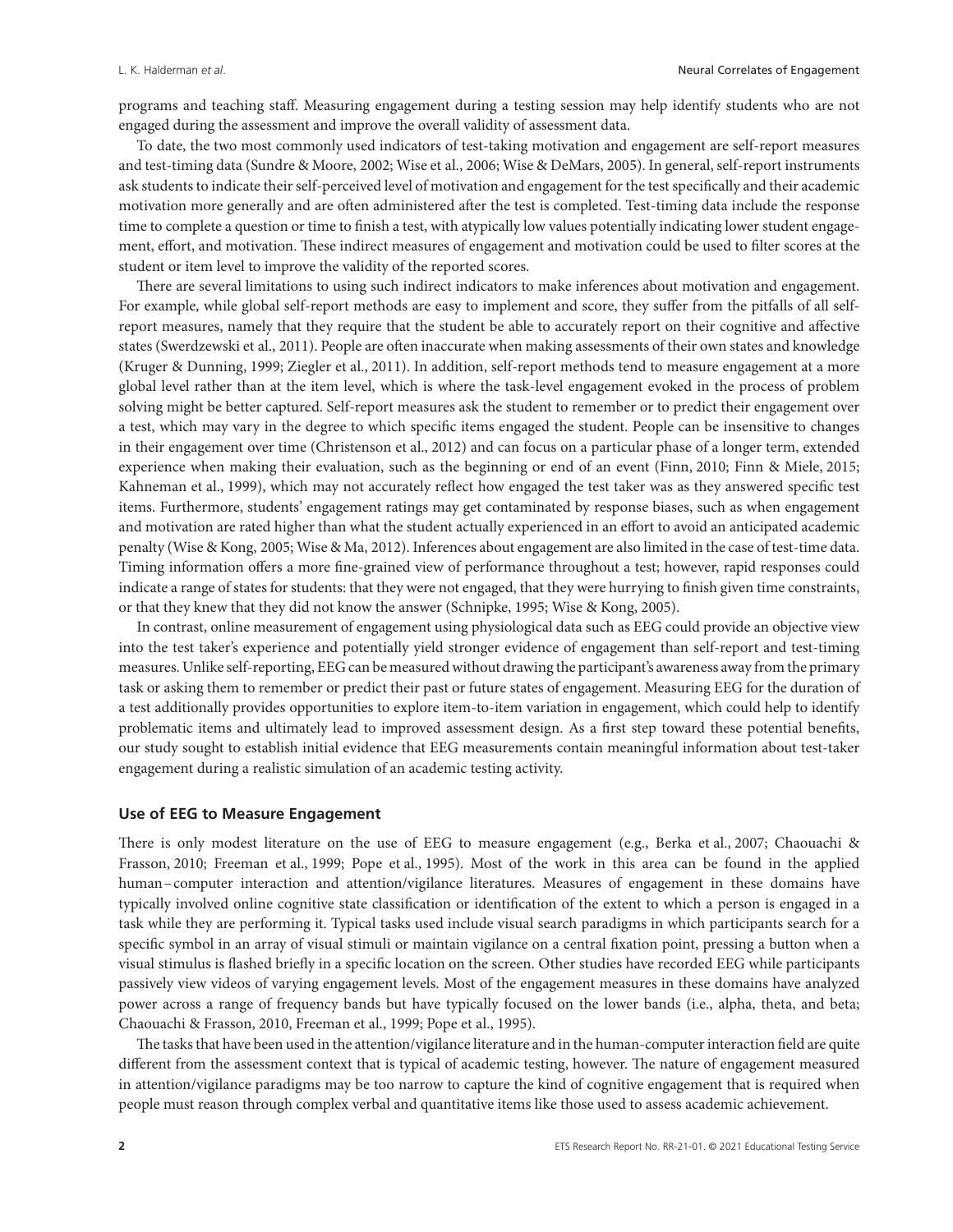Evidence from cognitive neuroscience has established gamma (*>*30 hertz [Hz]) as a critical frequency band for a variety of cognitive processes including attention (Jensen et al., 2007), word recognition (Jerbi et al., 2009), auditory processing (Crone et al., 2001), and motor movement (Miller et al., 2007). Most notably, gamma increases are indicative of learning mechanisms, as established through both intracranial and scalp EEG (Burke et al., 2013; Gruber et al., 2004; Long et al., 2014; Sederberg et al., 2003, 2006; and see also Fitzgibbon et al., 2004). For example, Long et al. (2014) examined the neural correlates of successful memory encoding using intracranial EEG recordings in neurosurgical patients and scalp EEG recordings in healthy controls. In addition to significant theta (3–8 Hz) power modulations, an increase in high gamma power (44-100 Hz) was a predictor of successful learning in both samples of participants. The researchers concluded that scalp EEG was capable of resolving high frequency gamma activity that was indicative of subsequent memory effects. Thus, including gamma band activity, in addition to power across lower frequency bands, may be a worthwhile approach to evaluate the engagement elicited in more complex cognitive tasks that involve active learning and problem solving (e.g., Blumenfeld et al., 2005).

#### **Current Study**

In the current study, EEG was measured as students completed a simulated GRE session. A primary goal was to determine whether there was an EEG correlate of engagement that consisted of significant increases and/or decreases in power in specific frequency bands in specific regions of interest (ROIs) on the scalp.

An engagement rating or a mental effort rating was taken after each item. Self-report ratings are used in this study as the initial correlate with EEG. While self-report methods are prone to measurement issues as previously discussed, they are a typical way of assessing engagement and can provide a first link to establishing an online EEG measure of engagement. Consistent with other measures of task engagement (e.g., Csikszentmihalyi, 1997; Reeve et al., 2004), engagement ratings asked participants to evaluate how absorbed, attentive, and involved they had been while answering the item. Mental effort ratings asked participants to evaluate how much mental activity was required to answer the item (e.g., calculating, remembering). A central question was whether patterns of power in specific frequency bands could distinguish between high- and low-engaging items. That is, we asked whether activity changes in particular frequency bands predict whether a person reports being meaningfully engaged with the task. Mental effort ratings were solicited to evaluate whether the EEG patterns associated with high and low engagement could be distinguished from those associated with high and low effort. The assessment was an adaptive version of the GRE, in which participants were routed to a second-stage block of low, medium, or high difficulty based on their performance on the first-stage router block. The adaptive version was used with the goal of evaluating an authentic version of the GRE and to keep effort similar across test items, whereas engagement was expected to vary.

To establish a possible EEG correlate of engagement, we conducted a series of behavioral and EEG analyses. For clarity, we preview our three primary analysis approaches below.

First, we evaluated whether engagement and effort could be distinguished behaviorally from one another. Analyses evaluated whether the two types of rating scales were being used distinctly by the participants and whether they were differentially related to important test-taking metrics such as accuracy, response time, and item difficulty. Second, we tested whether engagement and effort could be distinguished neurally. Separate correlational analyses were conducted for each rating type to evaluate the relationship between the ratings and EEG power. Third, we conducted a more stringent test of EEG as a measure of engagement. The analyses narrowed in on high gamma, the frequency band that demonstrated the strongest correlation with engagement ratings. Mixed-effects modeling was used to evaluate whether EEG provided a meaningful index of engagement once important behavioral metrics of test-taker engagement, such as accuracy and reaction time, had been controlled for.

To conduct these analyses, we first determined which portion of each trial should be included in the EEG output. Because quantitative and verbal items differed in complexity and difficulty, response times varied considerably across items and between participants. To control for this variability, all EEG measurements were response-locked to the participant's first response on an item and included the 20 seconds (s) prior to the response. Though feelings of engagement and effort likely occur throughout the course of an item, this approach allowed us to keep all trials an equal length (20 s) across items and participants.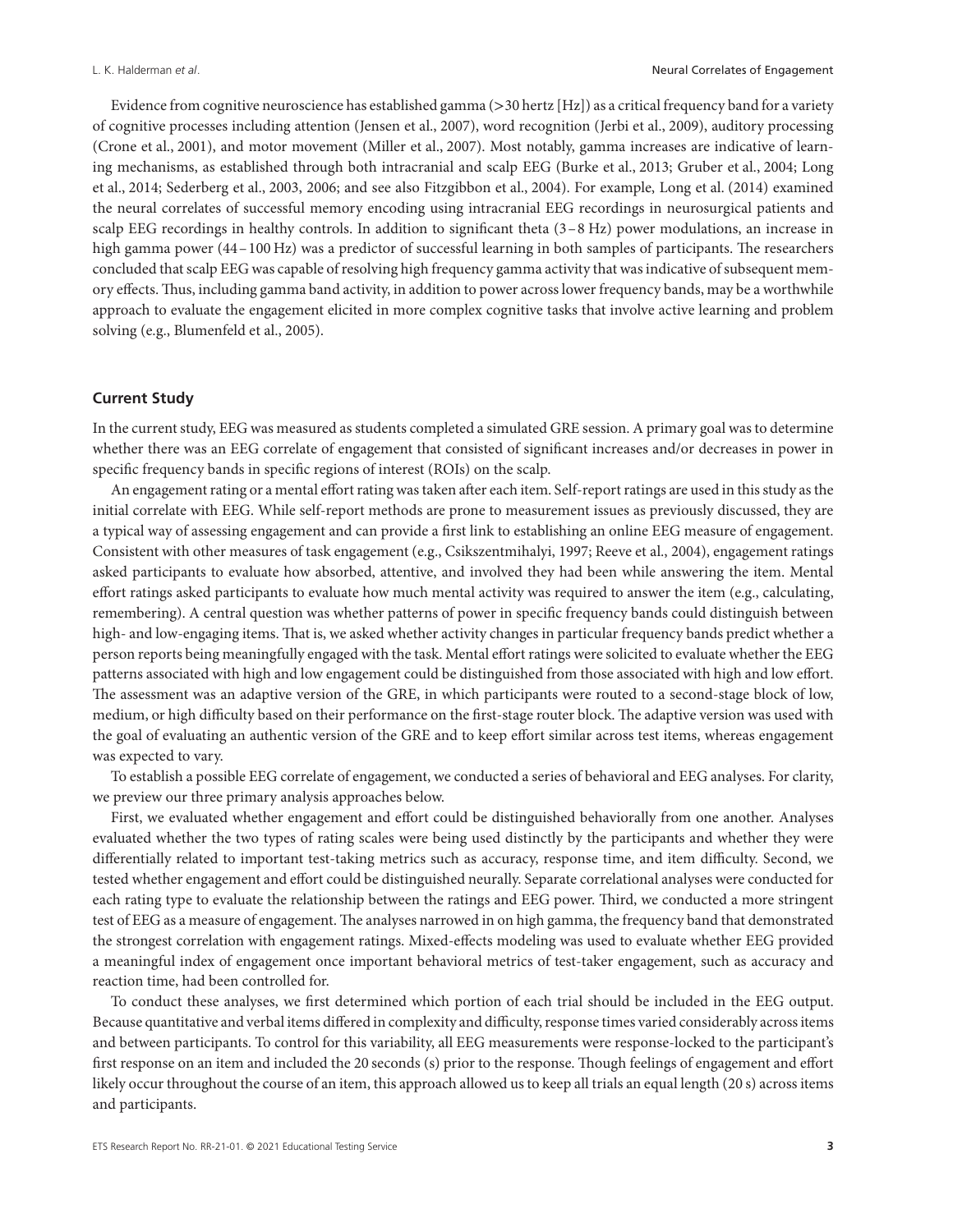# **Methods**

# **Participants**

Forty students (22 female) at the University of Pennsylvania participated in a 2.5-h experimental session. The average age was 22.1 years (*SD* = 3.5 years). Participants were recruited from a pool of students who had previously completed a full neuropsychological battery and a series of 20 experimental sessions in the lab. They were screened for previous practice or experience with the GRE. Participants were included in the study if they practiced or took the GRE prior to 2011 or if they had never practiced or taken the GRE. There was no other criterion for exclusion. Participants were paid \$75 for their participation.

# **Design and Materials**

Each participant completed a simulated GRE session while EEG was recorded. Materials were taken from a practice test of the GRE, which contained a routing block and three second-stage blocks (easy, medium, and difficult) for both quantitative and verbal domains. Participants completed two verbal and two quantitative GRE test blocks for a total of 40 items in each domain. The domain of the first test block (verbal or quantitative) was counterbalanced across participants and the second block was matched in domain to the first test block. Table 1 depicts the number of items correct in the routing block required for each second-stage block assignment. Each block contained 20 items. Each domain had three item types, as is standard in the GRE practice test. Quantitative items included constructed-response items (enter the numerical solution to a problem), standard items with only one correct selected-response answer, and multiple-response items, which had multiple correct selected-response answers. Verbal items included items with subquestions (where each subquestion required an answer), a standard item with only one correct answer, and a multiple-response item (which required multiple correct answers). Items were presented in the center of the screen. Responses were made by clicking the correct response(s) or by using the keypad to enter in a constructed response. A sample item is shown in Figure 1.

Self-report prompts were presented after each GRE item. Participants were asked to rate their mental effort and engagement for the preceding item on a Likert scale of 1–6 with 1 being low and 6 being high. As can be seen in Table 2, which gives the distribution of each type of rating, there was no evidence of restricted range. For mental effort, participants were asked to consider, "How much mental activity was required (e.g., thinking, deciding, calculating, remembering, searching, etc.)? How hard did you have to work to accomplish your level or performance?" For engagement, participants were asked to consider, "How absorbed were you while you were answering the item? How attentive and involved were you?"

#### **Procedure**

The session began with a brief tutorial. Participants were presented with six practice items to familiarize them with the different item types. After completing the practice, participants were randomly assigned to either a quantitative or verbal routing block. Performance on the routing block determined which second-stage block assignment participants received (see Table 1 for routing assignment specifications). Upon completing the routing block, participants were randomly assigned to either a verbal or quantitative second block. Within each block, item types (described above) but not individual items were randomly presented. Thus, items of the same type were presented together but the different item types appeared in a random order across participants. After each GRE item, a mental effort or engagement self-report prompt was presented with an equal number of items getting an effort or engagement prompt. Participants were given a 10-min break between the second and third blocks.

| Domain       | Number of correct items | Second block assignment |
|--------------|-------------------------|-------------------------|
| Quantitative | 6 or fewer              | Easy                    |
|              | $7 - 11$                | Medium                  |
|              | 12 or more              | Hard                    |
| Verbal       | 6 or fewer              | Easy                    |
|              | $7 - 12$                | Medium                  |
|              | 13 or more              | Hard                    |
|              |                         |                         |

**Table 1** The Number of Items Correct in the Routing Block Required for Each Second-Stage Block Assignment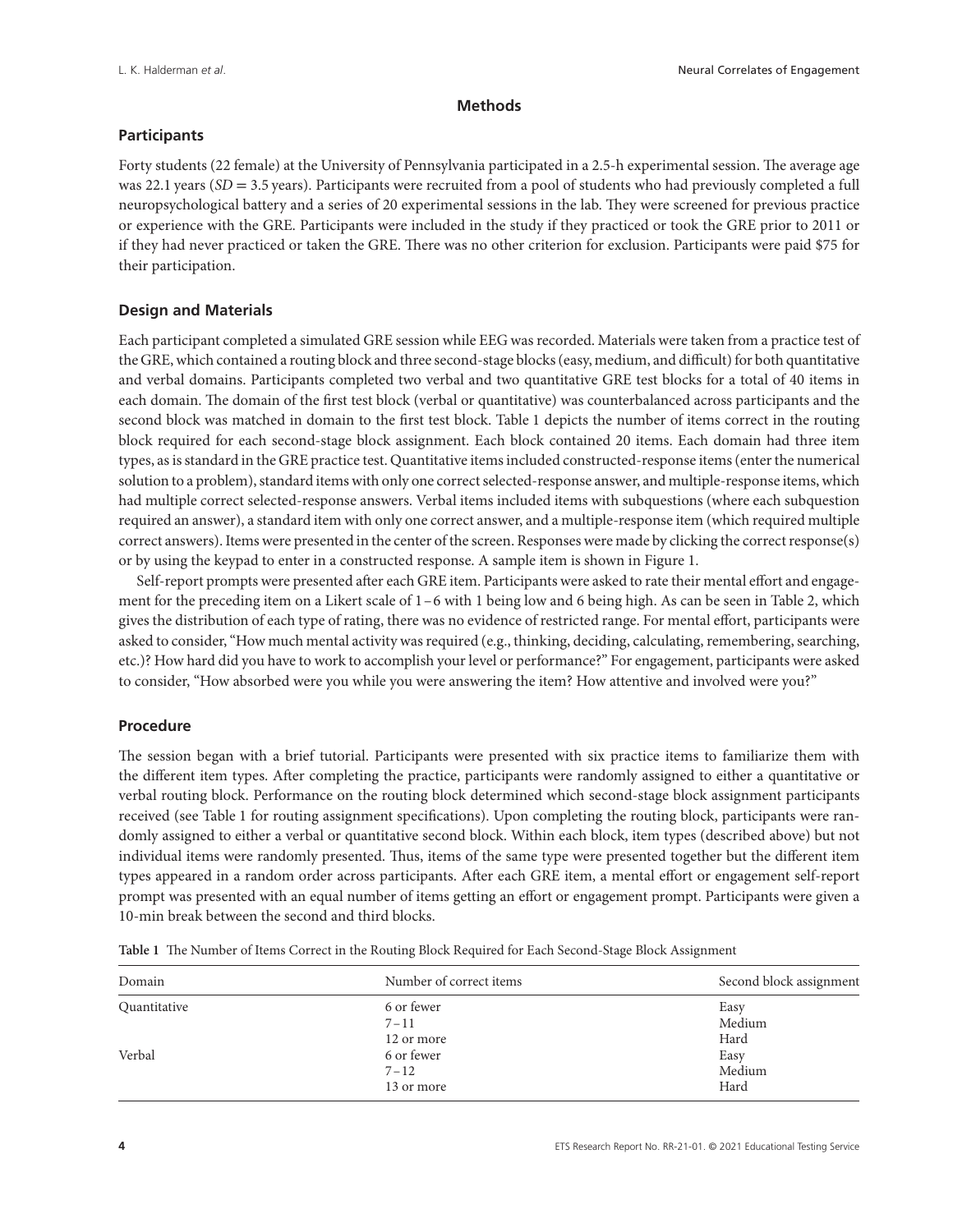| <b>图 IBT Client</b>                                                                                                                                                                 |      |                         |                    |           |           | $\qquad \qquad \Box$ | $\Box$                        |
|-------------------------------------------------------------------------------------------------------------------------------------------------------------------------------------|------|-------------------------|--------------------|-----------|-----------|----------------------|-------------------------------|
| <b>GRE® Practice Test 1 Section 2 of 5</b>                                                                                                                                          | Quit | Exit<br>w/ Save Section | <b>Review</b><br>€ | Mark<br>П | Help<br>8 | <b>Back</b><br>◇     | <b>Next</b><br>$\ddot{\circ}$ |
| Question 13 of 20                                                                                                                                                                   |      |                         |                    |           |           | Hide Time 00:14:45   |                               |
| Select the two answer choices that, when used to complete the<br>sentence, fit the meaning of the sentence as a whole and produce<br>completed sentences that are alike in meaning. |      |                         |                    |           |           |                      |                               |
| The macromolecule RNA is common to all living beings, and DNA, which is<br>found in all organisms except some bacteria, is almost as ________.                                      |      |                         |                    |           |           |                      |                               |
| comprehensive                                                                                                                                                                       |      |                         |                    |           |           |                      |                               |
| fundamental                                                                                                                                                                         |      |                         |                    |           |           |                      |                               |
| inclusive<br>universal                                                                                                                                                              |      |                         |                    |           |           |                      |                               |
|                                                                                                                                                                                     |      |                         |                    |           |           |                      |                               |
| significant<br>$\Box$<br>ubiquitous<br>□                                                                                                                                            |      |                         |                    |           |           |                      |                               |
|                                                                                                                                                                                     |      |                         |                    |           |           |                      |                               |
|                                                                                                                                                                                     |      |                         |                    |           |           |                      |                               |
|                                                                                                                                                                                     |      |                         |                    |           |           |                      |                               |
|                                                                                                                                                                                     |      |                         |                    |           |           |                      |                               |
|                                                                                                                                                                                     |      |                         |                    |           |           |                      |                               |
|                                                                                                                                                                                     |      |                         |                    |           |           |                      |                               |
| Click on your choices.                                                                                                                                                              |      |                         |                    |           |           |                      |                               |

**Figure 1** Sample multiple-select GRE practice verbal item.

|  | Table 2 Distribution of the Number of Participant Responses for Effort and Engagement Ratings |
|--|-----------------------------------------------------------------------------------------------|
|--|-----------------------------------------------------------------------------------------------|

| Rating | Effort | Engagement |
|--------|--------|------------|
|        | 99     | 88         |
| 2      | 318    | 260        |
| 3      | 346    | 313        |
| 4      | 272    | 268        |
| 5      | 164    | 221        |
| 6      | 96     | 135        |
| Total  | 1,295  | 1,285      |

# **EEG Data Collection**

EEG was recorded using a Geodesic Sensor Net (GSN; Net Station 4.3 acquisition environment, from Electrical Geodesics, Inc.). The GSN provided 129 standardized electrode placements across participants. All channels were digitized at a sampling rate of 500 Hz, and the signal from the caps was amplified via either the Net Amps 200 or 300 amplifier. Recordings were initially referenced to the Cz electrode and later converted to a bipolar reference. As in Long et al. (2014) bad channels were not removed from the bipolar-referenced data as there were typically zero bad channels marked for a given subject. In addition, ROIs were composed of multiple pairs of electrodes, and so it was highly unlikely that all would be bad simultaneously.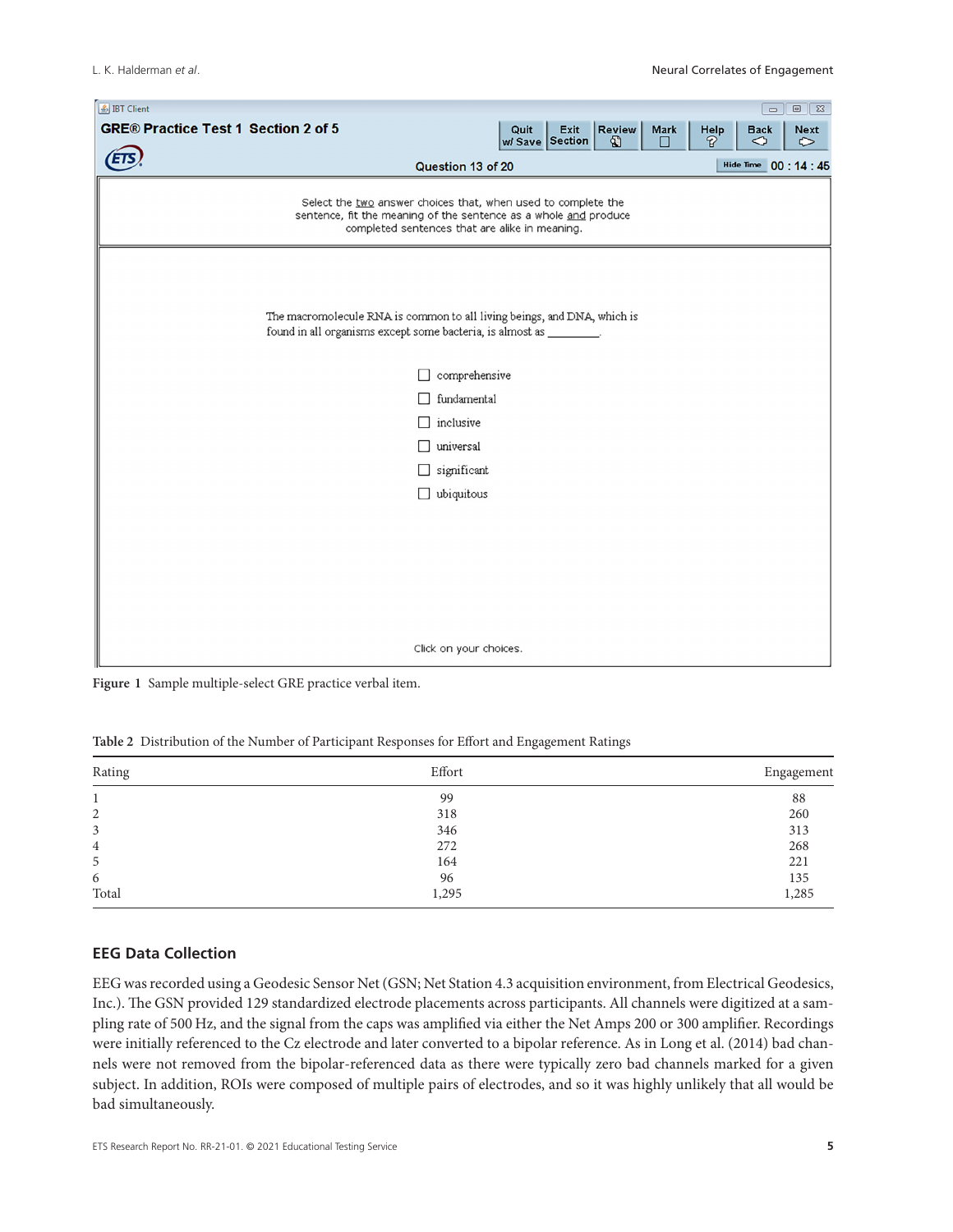

#### Power for High and Low Engaging Items for each ROI and frequency band - Bipolar Reference Data

**Figure 2** Means for high- and low-engaging items at each region of interest (ROI) for each frequency band using bipolar referenced data.

# **EEG Data Processing**

To minimize confounds resulting from volume conduction and saccades, we analyzed the scalp EEG with bipolar referencing (Kovach et al., 2011; Nunez & Srinivasan, 2006). We defined the bipolar montage in our data set based on the geometry of the scalp EEG electrode arrangements. For each participant and electrode, we isolated pairs of immediately adjacent electrodes and found the difference in voltage between them (Burke et al., 2013). The resulting bipolar signals were treated as new virtual electrodes and are referred to as such in the remainder of the text. Standard EEG processing techniques were used to detect and extract artifacts, including muscle noise (e.g., Long et al., 2014).

We applied the Morlet wavelet transform (Wave Number 6) to all bipolar electrode EEG signals during 20 s responselocked epochs, across 52 logarithmically spaced frequencies (2–165 Hz). We included a 1,000 milliseconds (ms) buffer on both sides of the data to minimize edge effects. After log transforming the power, we down-sampled the data by taking a moving average across 100 ms time windows from stimulus onset and sliding the window every 50 ms, resulting in 399 total time windows with 200 nonoverlapping time windows. Log-transformed power values were then *Z*-transformed to normalize power within participants. Power values were Z-transformed by subtracting the mean and dividing by the standard deviation power that were calculated across all events and time points for each frequency. We split the *Z*-transformed power into seven distinct frequency bands (delta, 2–4 Hz; theta, 4–8 Hz; alpha, 8–12 Hz; beta, 12–28 Hz; low gamma, 28–44 Hz; medium gamma, 44–90 Hz; and high gamma, 90–150 Hz; Long et al., 2014) by taking the mean of the *Z*transformed power in each frequency band.

We defined six a priori ROIs based on previous scalp EEG studies of human memory (Long et al., 2014; Weidemann et al., 2009). *Z*-power in each frequency band was averaged across our six ROIs: left hemisphere (LH) and right hemisphere (RH) frontal, temporal, and parietal (Figure 2). This was done for each GRE item. Items with response times less than 20 s on the first encounter were excluded from the analyses. All other items were included.

#### **Results**

An average of 14.7 questions  $(SD = 3.5)$  were answered correctly on the quantitative routing block and 11.0  $(SD = 3.2)$ on the verbal routing block. Table 3 shows the number of participants routed to the easy, medium, and hard second-stage blocks for each domain. Participants completed the quantitative items in an average of 73.2 s (*SD* = 45.9) and the verbal items in an average of 58.2 s  $(SD = 40.9)$ .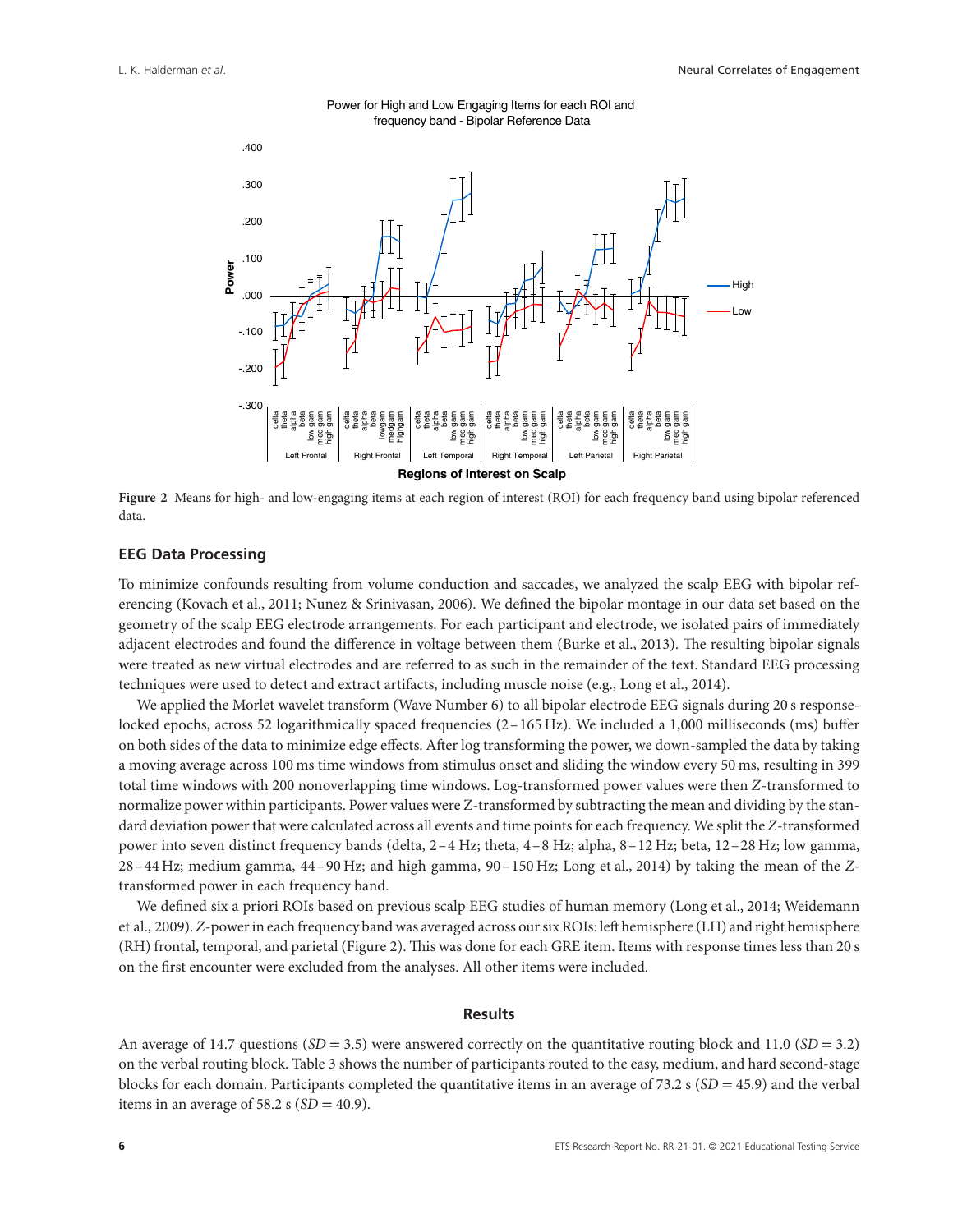| Domain       | Second-stage blocks |        |               |  |  |
|--------------|---------------------|--------|---------------|--|--|
|              | Easy                | Medium | Hard          |  |  |
| Quantitative |                     |        | 34            |  |  |
| Verbal       |                     | 15     | $\cap$<br>ل ک |  |  |



**Figure 3** Percentage correct by rating level, for effort and engagement ratings.

# **Distinguishing Engagement From Effort**

As a first step, we sought to determine whether engagement and effort could be distinguished behaviorally from one another. In the educational literature, effort is sometimes used as a proxy for engagement (as measured through response time), with greater effort taken to indicate greater engagement (Wise & DeMars, 2005). However, other developmental and education researchers, such as Bloom and collaborators (Bloom et al., 2001; Bloom & Beckwith, 1989) have argued that engagement and effort are distinct constructs. Our aim was to keep effort relatively constant over the course of the test by using an adaptive version of the GRE in which students were given a second-stage block appropriate for their skill level based on performance on the router block.<sup>1</sup>

Recall that each record in the data set had a participant's response to either an effort or engagement self-report prompt, but not both. That is, for each item that a participant responded to, the participant was asked to report on exclusively either effort or engagment. This allowed us to examine patterns and engagement broadly across the assessment, but not on an individual item basis. Exploratory analyses were conducted to evaluate whether the two types of rating scales were being used distinctly by the participants. Differences would suggest that the ratings were indeed measuring distinctive constructs. The linear mixed-effects model routine *lme* (Pinheiro & Bates, 2000) for the R environment was used to conduct a simple variance decomposition of the ratings, treating them as intervally scaled for this purpose and using random effects for participants. The percentage of the total variance in the engagement ratings that was between participants was about 18%, compared to only about 10% for the effort ratings. That is, there was more variance among participants in their engagement ratings than in their effort ratings. This pattern was in line with the use of an adaptive test design in which effort was expected to vary less over the course of the test than engagement.

Further support for differentiation in participants' responses to the engagement and effort prompts was found with a linear model for the ratings fit with three categorical predictors: the rating type (two levels, effort vs. engagement), participant (40 levels, one per participant), and item (162 levels, one per item). The model was then augmented with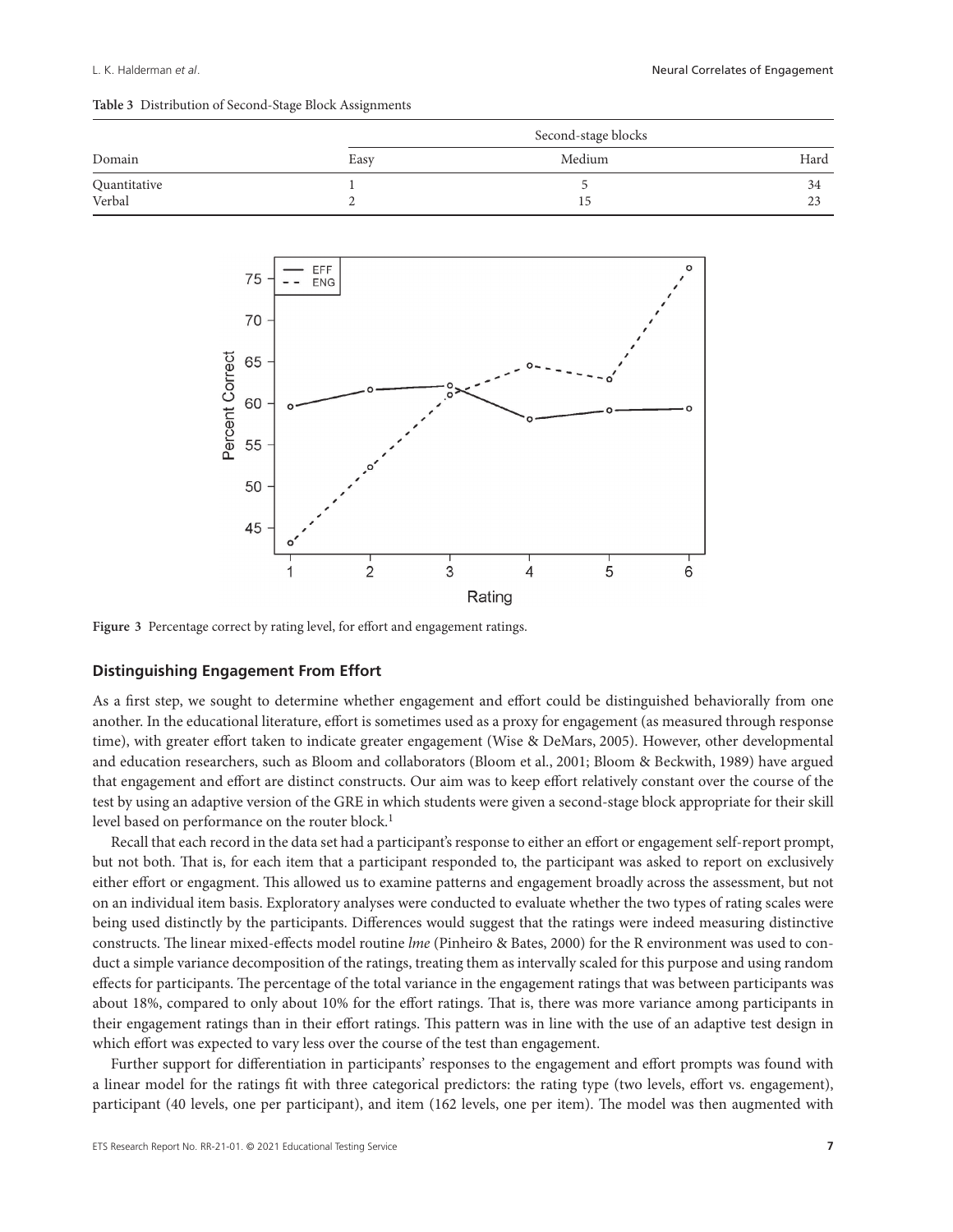

**Figure 4** Box plots of log response time by rating level and rating type.

the interaction between rating type and participant. The model with the interactions was preferred (*F* = 3.48, *p<*.001), suggesting that participants were differentiating their responses to the two types of prompts.

The two types of ratings also related differently to performance. Figure 3 plots the percent correct as a function of the rating value for each type of rating. For example, for a rating of 3, the effort point indicates the percentage of all questions that were answered correctly for which subjects rated their effort as 3. As can be seen by looking across the rating range, the relationship between effort ratings and percent correct was effectively flat at approximately 60% correct regardless of effort rating. On the other hand, there was a strong positive relationship between engagement ratings and percent correct, ranging from 43% correct for items with the lowest engagement rating to 76% for items with the highest engagement rating. Participants were more likely to get an item correct when they reported having been highly engaged while responding to the item.

While the relationship between engagement and performance was in line with much research showing that test performance is affected by student engagement (e.g., Wise & DeMars, 2005), the result should be interpreted with caution. Although participants were asked to report the engagement they experienced during the process of answering the item, the ratings were taken after the item response had been made. Participants were not given feedback about their performance, but they may have had a sense of whether or not they had answered correctly or not. It is possible that the positive relationship between engagement and performance was an indication that participants were using an evaluation of whether their response had been correct or not as the driver of their engagement ratings rather than it being an indication that higher engagement was related to better performance. The analysis did, however, provide additional evidence that participants were using the engagement and effort ratings distinctly.

The two types of ratings also related differently to the time participants took to respond to the items. Figure 4 provides box plots of the natural log of the response time by each rating and rating type. Both types of ratings were positively related to response time, but the relationship between effort ratings and response time was stronger. Indeed, the  $R<sup>2</sup>$  of a regression of log response time on a categorical variable for the rating was .062 for the engagement ratings, but .133 for the effort ratings. Thus, the effort ratings explained about twice as much variation in log response time than did engagement ratings. One explanation is that response time was a cue that was utilized more when making evaluations of the effort expended to answer the question than for evaluating how engaged one had been as they answered the question.

Finally, there is some evidence that the two types of ratings relate differently to item difficulty. The correlation between engagement ratings and item difficulty was .06 while the correlation between effort ratings and item difficulty was .16. The stronger correlations for effort ratings with time spent and item difficulty is consistent with the idea that the items that were more difficult should require both more effort and longer response time.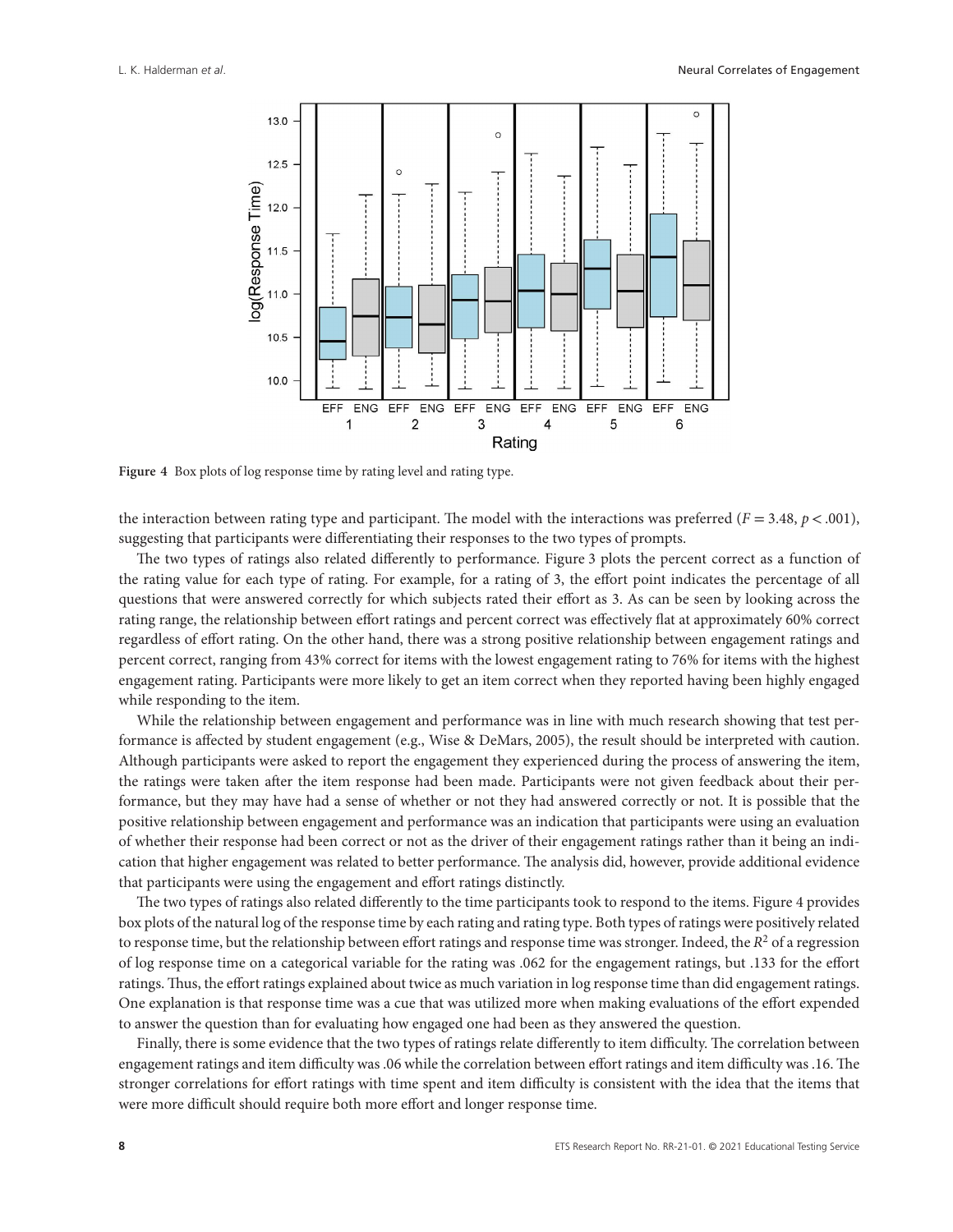| Frequency band |         | Left hemisphere   |          |         |          |                     |
|----------------|---------|-------------------|----------|---------|----------|---------------------|
|                | Frontal | Temporal          | Parietal | Frontal | Temporal | Parietal            |
| Delta          | .053    | .076              | .090     | .083    | .051     | .104                |
| Theta          | .044    | .055              | .014     | .046    | .040     | .090                |
| Alpha          | .010    | .072              | $-.036$  | $-.014$ | .006     | .062                |
| Beta           | $-.031$ | $.152*$           | .010     | .010    | $-.009$  | $.141$ <sup>*</sup> |
| Low gamma      | $-.010$ | $.192*$           | .091     | .119    | .012     | $.167*$             |
| Medium gamma   | $-.004$ | .193 <sup>°</sup> | .087     | .124    | .013     | .169 <sup>°</sup>   |
| High gamma     | $-.010$ | .195              | .080     | .087    | .019     | $.162^*$            |

**Table 4** Average Correlations Between Engagement Ratings and Bipolar Referenced Power in the Seven Frequency Bands in Each of the Six Scalp Regions of Interest

<sup>∗</sup>Indicates a significant *p* value after a Bonferroni correction for 42 comparisons.

**Table 5** Average Correlations Between Effort Ratings and Bipolar Referenced Power in the Seven Frequency Bands in Each of the Six Scalp Regions of Interest

| Frequency band |         | Left hemisphere |          |         | Right hemisphere |          |  |
|----------------|---------|-----------------|----------|---------|------------------|----------|--|
|                | Frontal | Temporal        | Parietal | Frontal | Temporal         | Parietal |  |
| Delta          | $-.023$ | $-.014$         | $-.006$  | $-.026$ | .020             | $-.007$  |  |
| Theta          | .015    | .012            | $-.003$  | .005    | .045             | $-.001$  |  |
| Alpha          | .034    | .055            | .015     | .039    | .025             | .061     |  |
| Beta           | $-.011$ | .068            | .023     | .027    | .005             | .082     |  |
| Low gamma      | $-.026$ | .070            | .059     | .053    | .002             | .088     |  |
| Medium gamma   | .003    | .084            | .093     | .080    | .016             | .096     |  |
| High gamma     | .0003   | .072            | .066     | .054    | .010             | .089     |  |

*Note*. No significant correlations remained after a Bonferroni correction for 42 comparisons.

#### **Relating Ratings to EEG Measurements**

Having argued that effort and engagement are behaviorally distinguishable, we next sought to assess the neural correlates of engagement and effort, as well as test whether the two cognitive states are neurally dissociable.

To establish an EEG correlate of engagement, we ran correlations between engagement ratings and bipolar *Z*transformed log power in seven frequency bands in six scalp ROIs for each participant. We analyzed a wide range of frequency bands so that the results were not preemptively constrained. Data were processed using a bipolar reference to minimize contribution of eye blinks and eye movements to the EEG signal, a method used previously to resolve high gamma signals in scalp EEG (Long et al., 2014).

Once these correlations were computed for each participant, one-tail *t* tests were conducted on the entire sample to determine whether the average correlations were significantly different from zero. See Table 4 for the full list of average correlations and significance information. In this and in the analyses that follow, a Bonferroni correction was used to correct for multiple comparisons. The correlational analyses showed that greater power for low, medium, and high gamma frequencies in the LH temporal and RH parietal electrodes was associated with higher engagement ratings. LH temporal and RH parietal electrodes also had significant positive correlations between power in the beta frequency band and engagement ratings; however, these correlations were slightly weaker than those observed in the gamma frequency bands.

A 2 (engagement: high, low)  $\times$  6 (ROI: LH and RH frontal, temporal, parietal)  $\times$  7 (frequency band: delta, theta, alpha, beta, low gamma, medium gamma, high gamma) repeated measures analysis of variance (ANOVA) was conducted to confirm the pattern established in the correlational analysis. Engagement ratings were combined into two categories, high and low. Ratings of 4–6 were categorized as high, and ratings of 1–3 were categorized as low. The engagement x ROI x frequency band interaction was significant  $(F(4.23, 166.39) = 4.94$ ,  $MSE = .10$ ,  $p(GG) < .005$ , Greenhouse–Geisser correction applied) indicating that both ROI and frequency modulated the engagement effect. Figure 2 shows the power for each level of engagement at each ROI location and for each frequency band. In addition, visual inspection of the error bars for high and low engagement show a similar pattern to the one determined in the correlation analysis: greater power differences for high compared to low engaging items in the LH temporal and RH parietal ROIs for the gamma frequency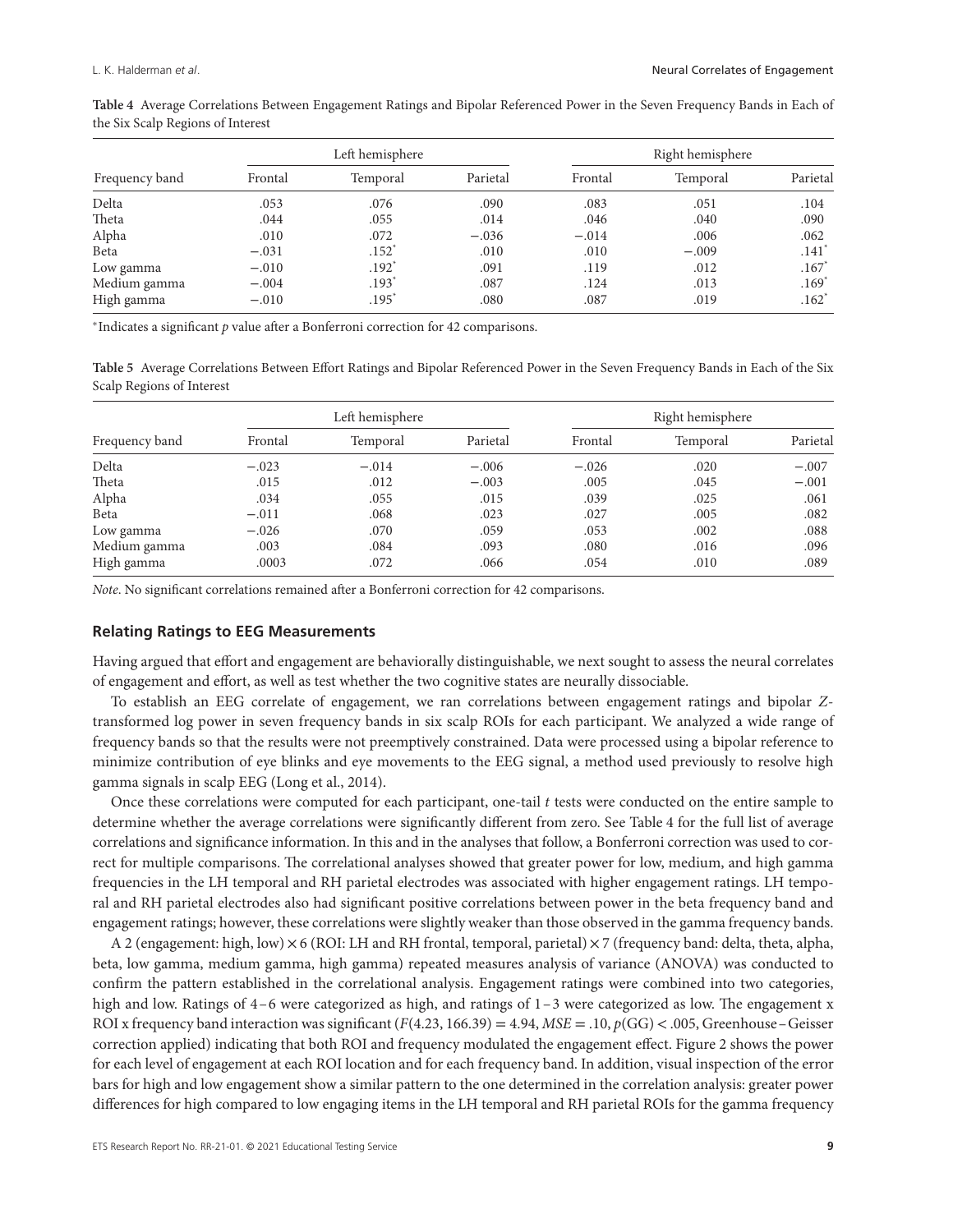| Regressor         | Estimate | SE    | z value | Pr ( >  z  ) |
|-------------------|----------|-------|---------|--------------|
| Item accuracy     | 0.535    | 0.119 | 4.49    | < .001       |
| Log response time | 0.840    | 0.102 | 8.25    | < .001       |
| LF high gamma     | $-0.167$ | 0.108 | $-1.55$ | 0.12         |
| RF high gamma     | $-0.080$ | 0.124 | $-0.65$ | 0.52         |
| LT high gamma     | 0.364    | 0.106 | 3.44    | < .001       |
| RT high gamma     | 0.013    | 0.101 | 0.13    | 0.90         |
| LP high gamma     | $-0.031$ | 0.120 | $-0.25$ | 0.80         |
| RP high gamma     | 0.021    | 0.107 | 0.20    | 0.84         |

**Table 6** Estimated Regression Coefficents From Cumulative Logit Model of Engagement Ratings

*Note*. LF = left hemisphere frontal, RF = right hemisphere frontal, LT = left hemisphere temporal, RT = right hemisphere temporal,  $LP = left$  hemisphere parietal,  $RP = right$  hemisphere parietal.

bands. Power in the beta frequency band was also greater for high compared to low engaging items in the LH temporal and RH parietal ROIs. See Table 4 for the full list of correlations and significance information for effort ratings.

The same correlations were calculated between effort ratings and the power across frequency bands and ROIs for each participant. In contrast to engagement ratings, we found no significant correlations between ratings and power in any of the frequency bands in any of the specified ROIs. See Table 5 for the full list of correlations and significance information for effort ratings. As no significant correlations were found between ratings and power, the corresponding ANOVA was not computed. Results across analyses provide confirmation that engagement but not effort ratings were related to increased power in gamma frequency bands.The findings provide strong support for further exploration of the difference in patterns between engagement and effort and the factors that modulate these differences.

Our next goal was to establish a link between EEG signals and cognitive states when accounting for behavioral measures that have typically been used to index engagement. Here we focus exclusively on high gamma (90-150 Hz) because this frequency band had the strongest correlation with engagement ratings and the most robust mean differences in the ANOVA analysis; analogous results for other frequency bands are provided in the appendix. We used mixed-effects models to test whether high gamma activity reliably predicts engagement or effort ratings after controlling for reaction time and accuracy.The engagement ratings model is presented first, followed by the corresponding results for the Effort ratings.

# **Modeling Engagement and Effort Ratings**

Effort and engagement ratings were modeled separately. Engagement is reported first. Our model for the ordered categorical engagement ratings was a function of: (a) response accuracy, (b) log response time (mean-centered across all observations with engagement ratings), (c) high gamma activity from the six ROIs entered as six individual variables, (d) random effects for participants, and (e) random effects for items. The response accuracy and log response time were included in the model because these are traditional proxies for effort and engagement and we were interested in understanding what unique contributions the EEG measurements may have for explaining engagement ratings. The random effects were included to account for unobserved participant and item attributes that are related to the engagement ratings. The random effects for participants account for any persistent differences across participants in the levels of their engagement ratings, which could reflect a combination of persistent differences across participants in their levels of engagement and persistent differences across participants in their use of the ordinal rating scale. We conducted the modeling using the cumulative linked mixed models routine in the ordinal package (Christensen, 2015) for the R environment as this routine can fit cumulative logit models (Agresti, 1990) with cross-classified random effects (Goldstein, 1994; Raudenbush & Bryk, 2002).

The estimated regression coefficients from the model are shown in Table 6. The model was parameterized such that a positive coefficient indicates that an increase in a variable was associated with an increased probability of a higher engagement rating, among the ordered 1–6 ratings. The coefficients were scaled such that their values indicate the change in log odds of the engagement rating being in a higher rating category (1–6 rating) associated with a one unit change in the variable, holding other variables constant.

The coefficients for response accuracy and the log response time indicate that each was positively associated with higher engagement ratings, which is consistent with the descriptive results presented previously. The results further demonstrate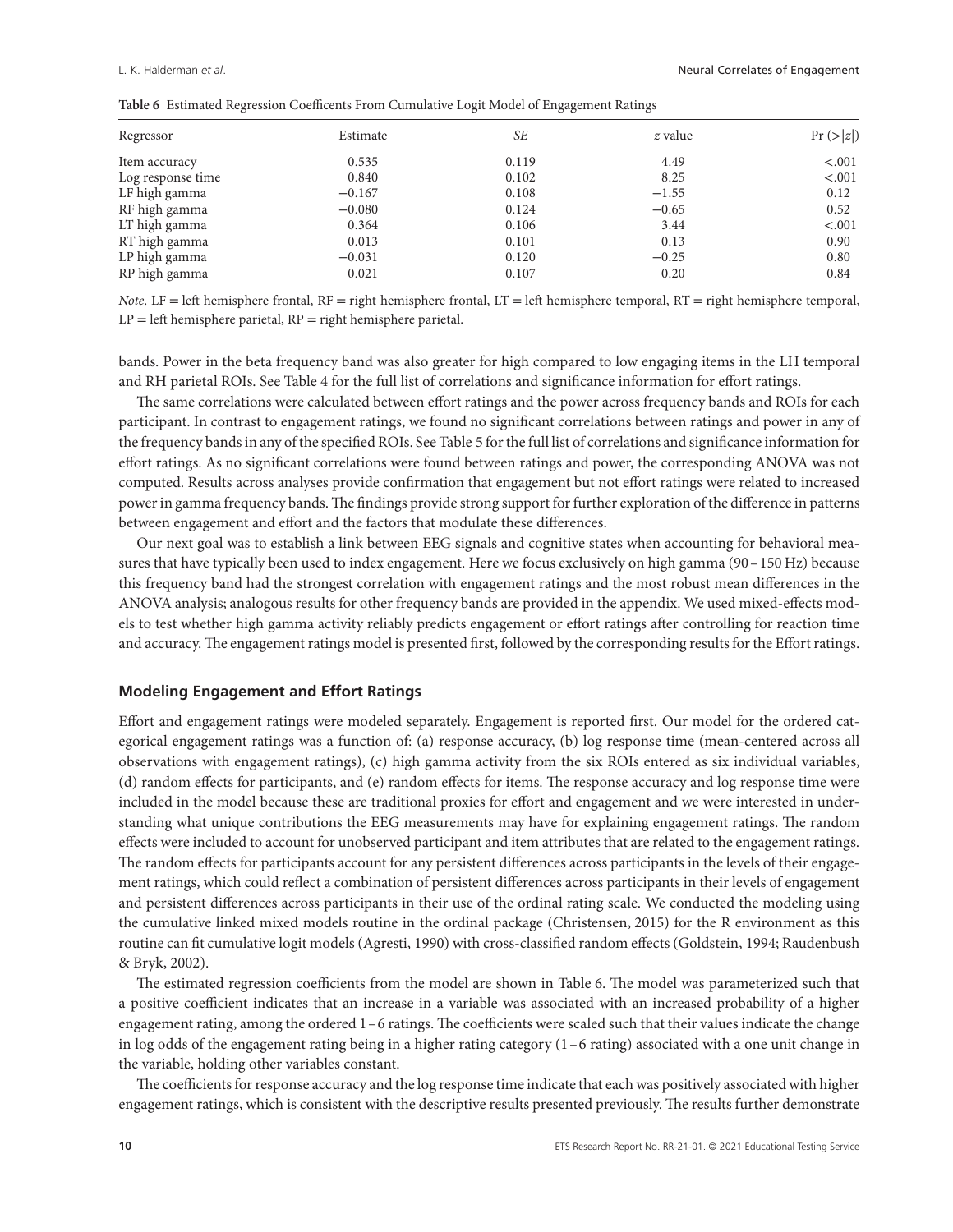

**Figure 5** Box plots of the left *hemisphere* temporal high gamma measurements separately for each level of the engagement (ENG) rating.

**Table 7** Estimated Regression Coefficents From Cumulative Logit Model of Effort Ratings

| Regressor         | Estimate | SE    | z value | Pr(z z ) |  |
|-------------------|----------|-------|---------|----------|--|
| Item accuracy     | $-0.021$ | 0.118 | $-0.18$ | 0.86     |  |
| Log response time | 1.506    | 0.113 | 13.31   | < .001   |  |
| LF high gamma     | $-0.006$ | 0.105 | $-0.06$ | 0.95     |  |
| RF high gamma     | 0.022    | 0.117 | 0.19    | 0.85     |  |
| LT high gamma     | $-0.018$ | 0.098 | $-0.19$ | 0.85     |  |
| RT high gamma     | $-0.074$ | 0.105 | $-0.70$ | 0.48     |  |
| LP high gamma     | 0.050    | 0.119 | 0.42    | 0.68     |  |
| RP high gamma     | 0.078    | 0.099 | 0.79    | 0.43     |  |

*Note*. LF = left hemisphere frontal, RF = right hemisphere frontal, LT = left hemisphere temporal, RT = right hemisphere temporal,  $LP = left$  hemisphere parietal,  $RP = right$  hemisphere parietal.

that high gamma in the LH temporal ROI had a significant positive relationship with the likelihood of reporting higher engagement. Figure 5 provides box plots of the LH temporal high gamma separately for each level of the engagement rating. The distributions notably shift upward as the rating increases, consistent with the model results. Finally, the finding of a statistically significant positive association between LH temporal high gamma and the engagement rating was robust to several sensitivity analyses, itemized in the appendix. It is also worth noting that the model reported in Table 6 was preferred over a simpler alternative that excluded all six high gamma activity terms (likelihood ratio [LR] statistic 28.4 on 6 df,  $p = 8e-5$ ), providing further evidence that high gamma activity provides information about engagement above and beyond the traditional proxies.

We followed a parallel process for the analysis of the effort ratings. The coefficients reported in Table 7 are analogous to those reported in Table 6. From Table 7, response accuracy was not a significant predictor of the effort rating, whereas the association between the log response time and the effort rating was extremely large and positive. This is consistent with the descriptive results presented previously.

Also in contrast to the engagement ratings, high gamma power did not have a statistically significant association with the effort ratings in any of the ROIs. A likelihood ratio test comparing the model reported in Table 7 to a simpler model that excludes gamma power in all six ROIs did not reject the simpler model (LR statistic 2.46 on 6 df,  $p = .87$ ). Thus, there was no evidence that gamma power had any predictive value for the effort ratings beyond the item response covariates (response accuracy and log response time). The same sets of sensitivity analyses were performed for the effort ratings as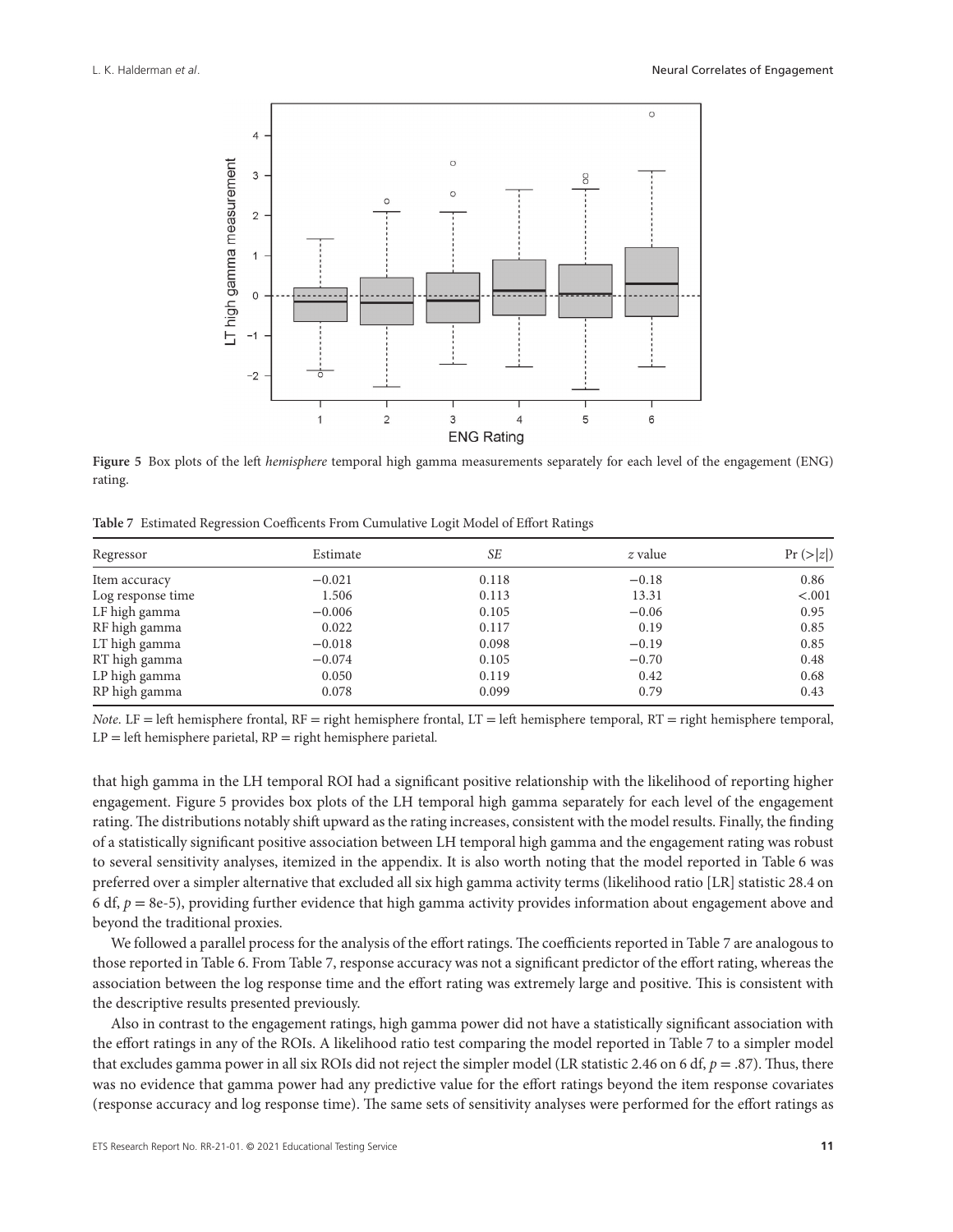for the engagement ratings. In all cases the EEG measurements demonstrated no statistically significant relationship with the effort ratings.

## **General Discussion**

We found that EEG measurements from specific frequency bands and in specific ROIs, taken while participants were completing items that require reasoning in verbal and quantitative domains in an adaptive version of the GRE, were related to participants' self-reported engagement in those tasks. Greater power was found for high- compared to low-engaging items in the LH temporal areas of the scalp for gamma frequency bands. This pattern was initially found using a correlational analysis approach and confirmed using ANOVA. Power increases in the gamma frequency band have previously been associated with cognitive processes such as learning and subsequent recall for studied items (Long et al., 2014). Thus, the pattern observed in this study is aligned with other high-level cognitive states and may be a component of what is necessary for learning to occur and what supports reasoning with academic content. Future studies would need to empirically tease this apart.

The design also allowed us to evaluate whether there was a distinction between engagement and effort. Numerous analyses of the two rating types suggested that participants were using the engagement and effort ratings to reference different cognitive states. Engagement showed a positive relationship with answer correctness, whereas effort ratings were more closely aligned with item difficulty and response time. The finding of an increase in the likelihood of answering correctly when the student indicated higher test-taking engagement corresponds with the literature in educational measurement literature showing a tight link between engagement and performance (Wise et al., 2006). Cumulative logit models incorporating the EEG measurements showed that high gamma in LH temporal regions was positively associated with engagement ratings. In contrast none of the EEG measurements for high gamma in LH temporal regions was significantly related to effort ratings. Together these findings confirm that it is possible to differentially target engagement and effort in an authentic assessment context.

There are several implications and opportunities that follow from having a neural measure of student engagement. It is unlikely that EEG will be used in classrooms in the near future to assess engagement. However, future studies could explore how signals from EEG could refine models of behavioral data that can be more easily acquired, especially as testing has been moving to computer formats. In addition, EEG measures of engagement could provide novel methods of informing educational task design by providing validity support for learning and assessment item types that are designed to be more engaging. If items designed to be more engaging demonstrate higher levels of an objective EEG measure of engagement, this could be viewed as stronger validity evidence compared to self-report data. EEG measures of engagement could potentially inform assessment design by determining the optimal spacing of items and section ordering such that engagement remains consistent while workload varies according to item difficulty. These kinds of improvements to test engagement would benefit performance and learning; high levels of task engagement are associated with positive affect, high levels of concentration and interest, and gains to performance (Pintrich & de Groot, 1990).

Future work should confirm the findings discovered here by experimentally manipulating high- and low-engaging contexts and demonstrating that high gamma power is modulated in a predictable way. Future studies could also move toward pattern classification, using data acquired in this study to train a classifier to assess whether people are or are not engaged in a similar task. A key limitation of our study in this regard is that we did not monitor (e.g., video record) participant behavior during the assessment. Such process data collected in a future study could be used to relate observations about changes in examinee behavior during the task, and judgments about changes in examinee engagement during the task, to changes in EEG measurements. These analyses could strengthen the case for an association between EEG measurements and engagement beyond what was possible in this study, which relied on relating summative self-reports of engagement to averages of EEG measurements over a segment of the response period. In addition, EEG analyses and future experimental methods should be broadened to examine other regions and frequencies (e.g., perhaps using finer subdivisions of the frequency spectrum than the seven bands considered here), particularly as they relate to effort during the course of the assessment. Finally, we acknowledge our chosen methods and resultant findings represent just the first step toward a comprehensive understanding of the use of EEG to index engagement involved in higher order cognition. Our goal was to conduct an initial study aimed at establishing the neural correlates of engagement under conditions that are relevant for academic testing situations. We believe these preliminary findings can be used as the foundation for future research on the benefits of using EEG to measure complex task-level engagement.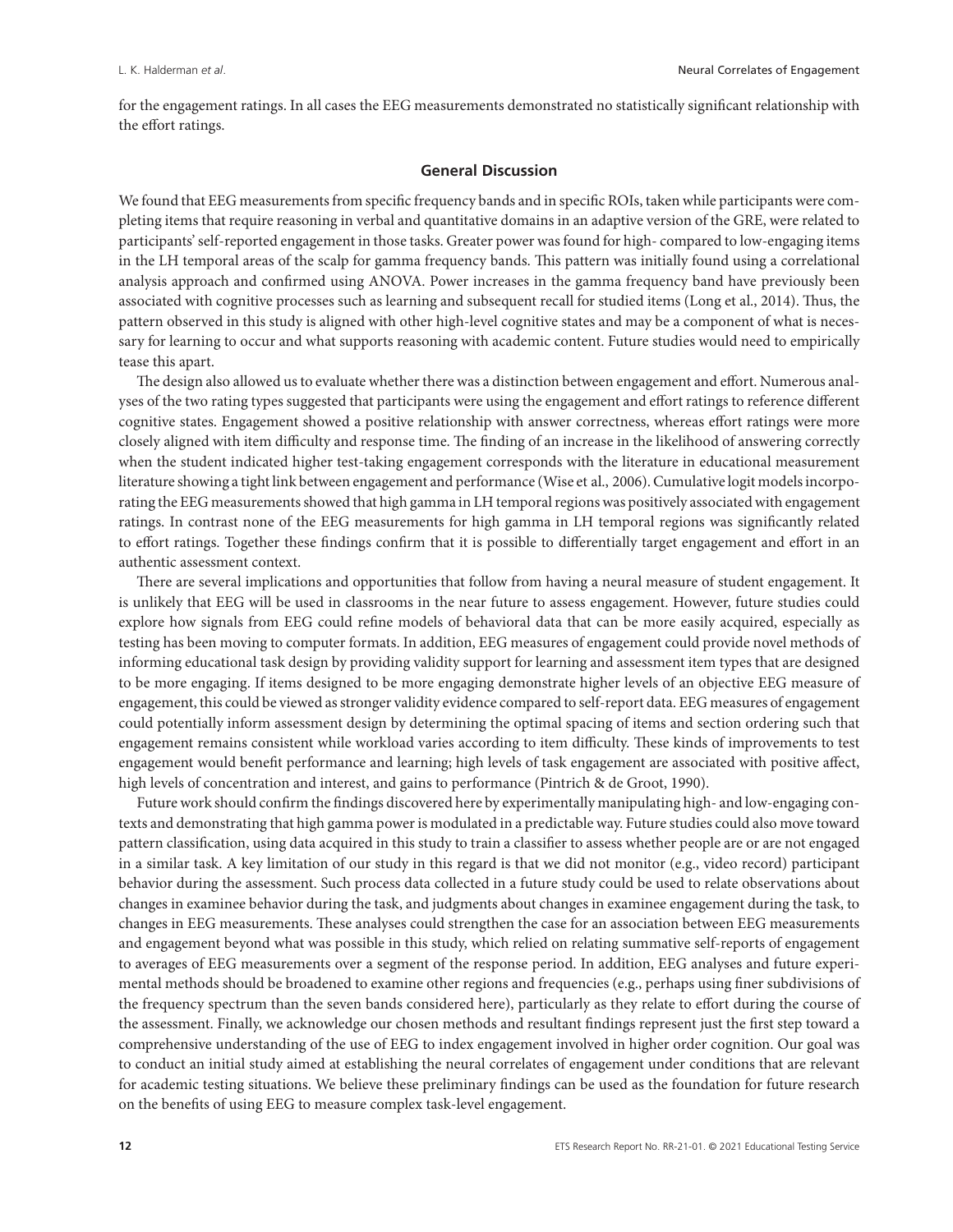#### **Acknowledgments**

Laura Halderman and Bridgid Finn contributed equally to this work.

#### **Notes**

1 A repeated measure of analysis of variance (ANOVA) of effort ratings over the four testing blocks showed that there was not a significant difference in ratings over blocks, confirming that effort was relatively consistent over the course of the test.

#### **References**

Agresti, A. (1990). *Categorical data analysis*. John Wiley & Sons.

- Bates, D., Mächler, M., Bolker, B., & Walker, S. (2015). Fitting linear mixed-effects models using lme4. *Journal of Statistical Software*, *67*(1), 1–48.<https://doi.org/10.18637/jss.v067.i01>
- Berka, C., Levendowski, D. J., Lumicao, M. N., Yau, A., Davis, G., Zivkovic, V. T., Olmstead, R. E., Olmstead, R. E., Tremoulet, P. D. & Craven, P. L. (2007). EEG correlates of task engagement and mental workload in vigilance, learning, and memory tasks. *Aviation, Space, and Environmental Medicine*, *78*(Supplement 5), B231-B244.
- Bloom, L., & Beckwith, R. (1989). Talking with feeling: Integrating affective and linguistic expression in early language development. *Cognition & Emotion*, *3*(4), 313–342.<https://doi.org/10.1080/02699938908412711>
- Bloom, L., Tinker, E., & Scholnick, E. K. (2001). The intentionality model and language acquisition: Engagement, effort, and the essential tension in development. *Monograph of the Society for Research in Child Development*, *66*(4), 1–101. [http://www.jstor.org/stable/](http://www.jstor.org/stable/3181577) [3181577](http://www.jstor.org/stable/3181577)
- Blumenfeld, P. C., Kempler, T. M., & Krajcik, J. S. (2005). Motivation and cognitive engagement in learning environments. In R. K. Sawyer (Ed.), *The Cambridge handbook of the learning sciences* (pp. 475–488). Cambridge University Press. [https://doi.org/10.1017/](https://doi.org/10.1017/CBO9780511816833.029) [CBO9780511816833.029](https://doi.org/10.1017/CBO9780511816833.029)
- Burke, J. F., Zaghloul, K. A., Jacobs, J., Williams, R. B., Sperling, M. R., Sharan, A. D., & Kahana, M. J. (2013). Synchronous and asynchronous theta and gamma activity during episodic memory formation. *The Journal of Neuroscience*, *33*(1), 292–304. [https://doi.org/](https://doi.org/10.1523/JNEUROSCI.2057-12.2013) [10.1523/JNEUROSCI.2057-12.2013](https://doi.org/10.1523/JNEUROSCI.2057-12.2013)
- Chaouachi, M., & Frasson, C. (2010). Exploring the relationship between learner EEG mental engagement and affect. In V. Aleven, J. Kay, & J. Mostow (Eds.), *Intelligent tutoring system: 10th international conference, ITS 2010, Pittsburgh, PA, USA, June 14–18, 2010, proceedings, Part I* (pp. 291–293). Springer. [https://doi.org/10.1007/978-3-642-13437-1\\_48](https://doi.org/10.1007/978-3-642-13437-1_48)
- Christensen, R. (2015). *Regression models for ordinal data* (R package version 2015.6-28). [Computer software]. [http://cran.nexr.com/](http://cran.nexr.com/web/packages/ordinal/index.html) [web/packages/ordinal/index.html](http://cran.nexr.com/web/packages/ordinal/index.html)
- Christenson, S. L., Reschly, A. L., & Wylie, C. (Eds.). (2012). *Handbook of research on student engagement*. Springer. [https://doi.org/10](https://doi.org/10.1007/978-1-4614-2018-7) [.1007/978-1-4614-2018-7](https://doi.org/10.1007/978-1-4614-2018-7)
- Crone, N. E., Boatman, D., Gordon, B., & Hao, L. (2001). Induced electrocorticographic gamma activity during auditory perception. *Clinical Neurophysiology*, *112*(4), 565–582. [https://doi.org/10.1016/S1388-2457\(00\)00545-9](https://doi.org/10.1016/S1388-2457(00)00545-9)
- Csikszentmihalyi, M. (1997). *Finding flow: The psychology of engagement with everyday life*. Basic Books.
- Finn, B. (2010). Ending on a high note: Adding a better end to effortful study. *Journal of Experimental Psychology: Learning, Memory, and Cognition*, *36*(6), 1548–1553.<https://doi.org/10.1037/a0020605>
- Finn, B., & Miele, D. B. (2015). Hitting a high note on math tests: Remembered success influence test preferences.*Journal of Experimental Psychology: Learning, Memory and Cognition*, *42*(1), 17–38.<https://doi.org/10.1037/xlm0000150>
- Fitzgibbon, S. P., Pope, K. J., Mackenzie, L., Clark, C. R., & Willoughby, J. O. (2004). Cognitive tasks augment gamma EEG power. *Clinical Neurophysiology*, *115*(8), 1802–1809.<https://doi.org/10.1016/j.clinph.2004.03.009>
- Freeman, F. G., Mikulka, P. J., Prinzel, L. J., & Scerbo, M. W. (1999). Evaluation of an adaptive automation system using three EEG indices with a visual tracking task. *Biological Psychology*, *50*(1), 61–76. [https://doi.org/10.1016/S0301-0511\(99\)00002-2](https://doi.org/10.1016/S0301-0511(99)00002-2)
- Goldstein, H. (1994). Multilevel cross-classified models. *Sociological Methods & Research*, *22*(3), 364–375. [https://doi.org/10.1177/](https://doi.org/10.1177/0049124194022003005) [0049124194022003005](https://doi.org/10.1177/0049124194022003005)
- Gruber, T., Tsivilis, D., Montaldi, D., & Müller, M. M. (2004). Induced gamma band responses: An early marker of memory encoding and retrieval. *Neuroreport*, *15*(11), 1837–1841.<https://doi.org/10.1097/01.wnr.0000137077.26010.12>
- Jensen, O., Kaiser, J., & Lachaux, J. P. (2007). Human gamma-frequency oscillations associated with attention and memory. *Trends in Neurosciences*, *30*(7), 317–324.<https://doi.org/10.1016/j.tins.2007.05.001>
- Jerbi, K., Ossandón, T., Hamamé, C. M., Senova, S., Dalal, S. S., Jung, J., Minotti, L., Bertrand, O., Berthoz, A., Kahane, P., & Lachaux, J. P. (2009). Task-related gamma-band dynamics from an intracerebral perspective: Review and implications for surface EEG and MEG. *Human Brain Mapping*, *30*(6), 1758–1771.<https://doi.org/10.1002/hbm.20750>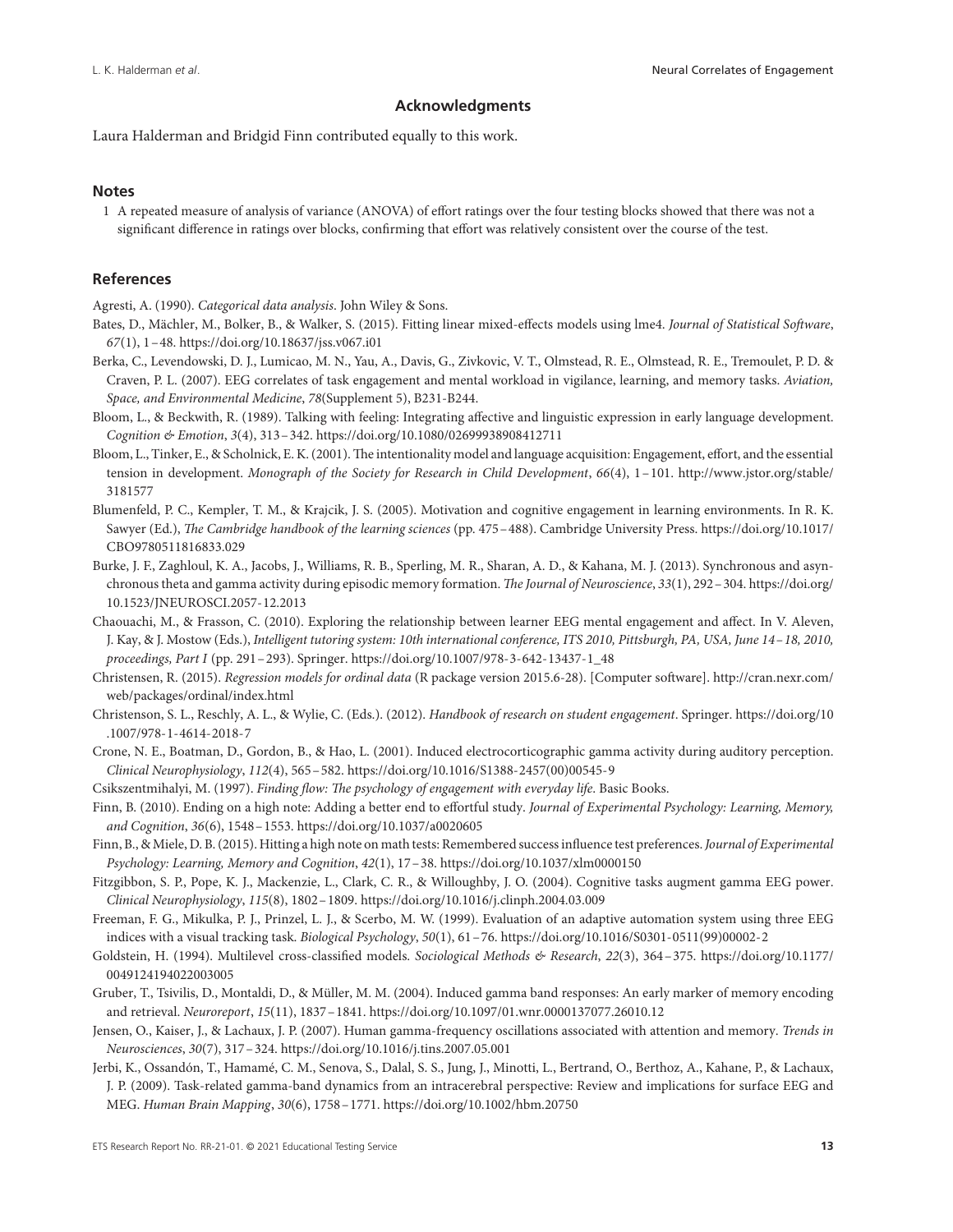Kahneman, D., Diener, E., & Schwarz, N. (Eds.). (1999). *Well-being: The foundations of hedonic psychology*. Russell Sage Foundation.

- Kovach, C. K., Tsuchiya, N., Kawasaki, H., Oya, H., Howard, M. A., & Adolphs, R. (2011). Manifestation of ocular-muscle EMG contamination in human intracranial recordings. *NeuroImage*, *54*(1), 213–233.<https://doi.org/10.1016/j.neuroimage.2010.08.002>
- Kruger, J., & Dunning, D. (1999). Unskilled and unaware of it: How difficulties in recognizing one's own incompetence lead to inflated self-assessments. *Journal of Personality and Social Psychology*, *77*(6), 1121–1134.<https://doi.org/10.1037/0022-3514.77.6.1121>
- Long, N. M., Burke, J. F., & Kahana, M. J. (2014). Subsequent memory effect in intracranial and scalp EEG. *NeuroImage*, *84*(1), 488–494. <https://doi.org/10.1016/j.neuroimage.2013.08.052>
- Meece, J. L., Blumenfeld, P. C., & Hoyle, R. H. (1988). Students' goal orientations and cognitive engagement in classroom activities. *Journal of Educational Psychology*, *80*(4), 514–523.<https://doi.org/10.1037/0022-0663.80.4.514>
- Miller, K. J., Shenoy, P., Miller, J.W., Rao, R. P., & Ojemann, J. G. (2007). Real-time functional brain mapping using electrocorticography. *NeuroImage*, *37*(2), 504–507.<https://doi.org/10.1016/j.neuroimage.2007.05.029>
- Nichols, S. L., & Dawson, H. S. (2012). Assessment as a context for student engagement. In S. L. Christenson, A. L. Reschly, & C. Wylie (Eds.), *Handbook of research on student engagement* (pp. 457–477). Springer. [https://doi.org/10.1007/978-1-4614-2018-7\\_22](https://doi.org/10.1007/978-1-4614-2018-7_22)
- Nunez, P. L., & Srinivasan, R. (2006). *Electric fields of the brain: The neurophysics of EEG* (2nd ed.). Oxford University Press.
- Pinheiro, J. C., & Bates, D. M. (2000). *Mixed-effects models in S and S-PLUS*. Springer.<https://doi.org/10.1007/978-1-4419-0318-1>
- Pintrich, P. R., & de Groot, E. V. (1990). Motivational and self-regulated learning components of classroom academic performance. *Journal of Educational Psychology*, *82*(1), 33–40.<https://doi.org/10.1037/0022-0663.82.1.33>
- Pope, A. T., Bogart, E. H., & Bartolome, D. S. (1995). Biocybernetic system evaluates indices of operator engagement in automated task. *Biological Psychology*, *40*(1–2), 187–195. [https://doi.org/10.1016/0301-0511\(95\)05116-3](https://doi.org/10.1016/0301-0511(95)05116-3)
- Raudenbush, S. W., & Bryk, A. S. (2002). *Hierarchical linear models: Applications and data analysis methods* (2nd ed., Vol. 1). Sage.
- Reeve, J., Jang, H., Carrell, D., Jeon, S., & Barch, J. (2004). Enhancing students' engagement by increasing teachers' autonomy support. *Motivation and Emotion*, *28*(2), 147–169.<https://doi.org/10.1023/B:MOEM.0000032312.95499.6f>
- Schnipke, D. L. (1995, April 19–21). *Assessing speededness in computer-based tests using item response times* [Paper presentation]. The annual meeting of the National Council on Measurement in Education, San Francisco, CA, United States.
- Sederberg, P. B., Gauthier, L. V., Terushkin, V., Miller, J. F., Barnathan, J. A., & Kahana, M. J. (2006). Oscillatory correlates of the primacy effect in episodic memory. *NeuroImage*, *32*(3), 1422–1431.<https://doi.org/10.1016/j.neuroimage.2006.04.223>
- Sederberg, P. B., Kahana, M. J., Howard, M. W., Donner, E. J., & Madsen, J. R. (2003). Theta and gamma oscillations during encoding predict subsequent recall. *The Journal of Neuroscience*, *23*(34), 10809–10814. [https://doi.org/10.1523/JNEUROSCI.23-34-10809](https://doi.org/10.1523/JNEUROSCI.23-34-10809.2003) [.2003](https://doi.org/10.1523/JNEUROSCI.23-34-10809.2003)
- Skinner, E. A., & Pitzer, J. R. (2012). Developmental dynamics of student engagement, coping, and everyday resilience. In S. L. Christenson, A. L. Reschly, & C. Wylie (Eds.), *Handbook of research on student engagement* (pp. 21–44). Springer. [https://doi.org/10.1007/](https://doi.org/10.1007/978-1-4614-2018-7_2) [978-1-4614-2018-7\\_2](https://doi.org/10.1007/978-1-4614-2018-7_2)
- Sundre, D. L., & Moore, D. L. (2002). The student opinion scale: A measure of examinee motivation. *Assessment Update*, *14*(1), 8–9.
- Swerdzewski, P. J., Harmes, J. C., & Finney, S. J. (2011). Two approaches for identifying low-motivated students in a low-stakes assessment context. *Applied Measurement in Education*, *24*(2), 162–188.<https://doi.org/10.1080/08957347.2011.555217>
- Weidemann, C. T., Mollison, M. V., & Kahana, M. J. (2009). Electrophysiological correlates of high-level perception during spatial navigation. *Psychonomic Bulletin & Review*, *16*(2), 313–319.<https://doi.org/10.3758/PBR.16.2.313>
- Wise, S. L., & DeMars, C. E. (2005). Low examinee effort in low-stakes assessment: Problems and potential solutions. *Educational Assessment*, *10*(1), 1–17. [https://doi.org/10.1207/s15326977ea1001\\_1](https://doi.org/10.1207/s15326977ea1001_1)
- Wise, S. L., & Kong, X. (2005). Response time effort: A new measure of examinee motivation in computer-based tests. *Applied Measurement in Education*, *18*(2), 163–183. [https://doi.org/10.1207/s15324818ame1802\\_2](https://doi.org/10.1207/s15324818ame1802_2)
- Wise, S. L., & Ma, L. (2012, April 12–16). *Setting response time thresholds for a CAT item pool: The normative threshold method* [Paper presentation]. The annual meeting of the National Council on Measurement in Education, Vancouver, Canada.
- Wise, V. L., Wise, S. L., & Bhola, D. S. (2006). The generalizability of motivation filtering in improving test score validity. *Educational Assessment*, *11*(1), 65–83. [https://doi.org/10.1207/s15326977ea1101\\_3](https://doi.org/10.1207/s15326977ea1101_3)
- Ziegler, M., MacCann, C., & Roberts, R. (Eds.). (2011). *New perspectives on faking in personality assessment*. Oxford University Press.

## **Appendix**

#### **Sensitivity Analyses Conducted With Engagment Rating Models**

We conducted various sensitivity analyses to verify that the association between engagement ratings and high-gamma EEG measurements from the LT region reported in Table 6 was stable. We list the sensitivity analyses here, with the estimated regression coefficient and *p* value for each analysis provided in parentheses.